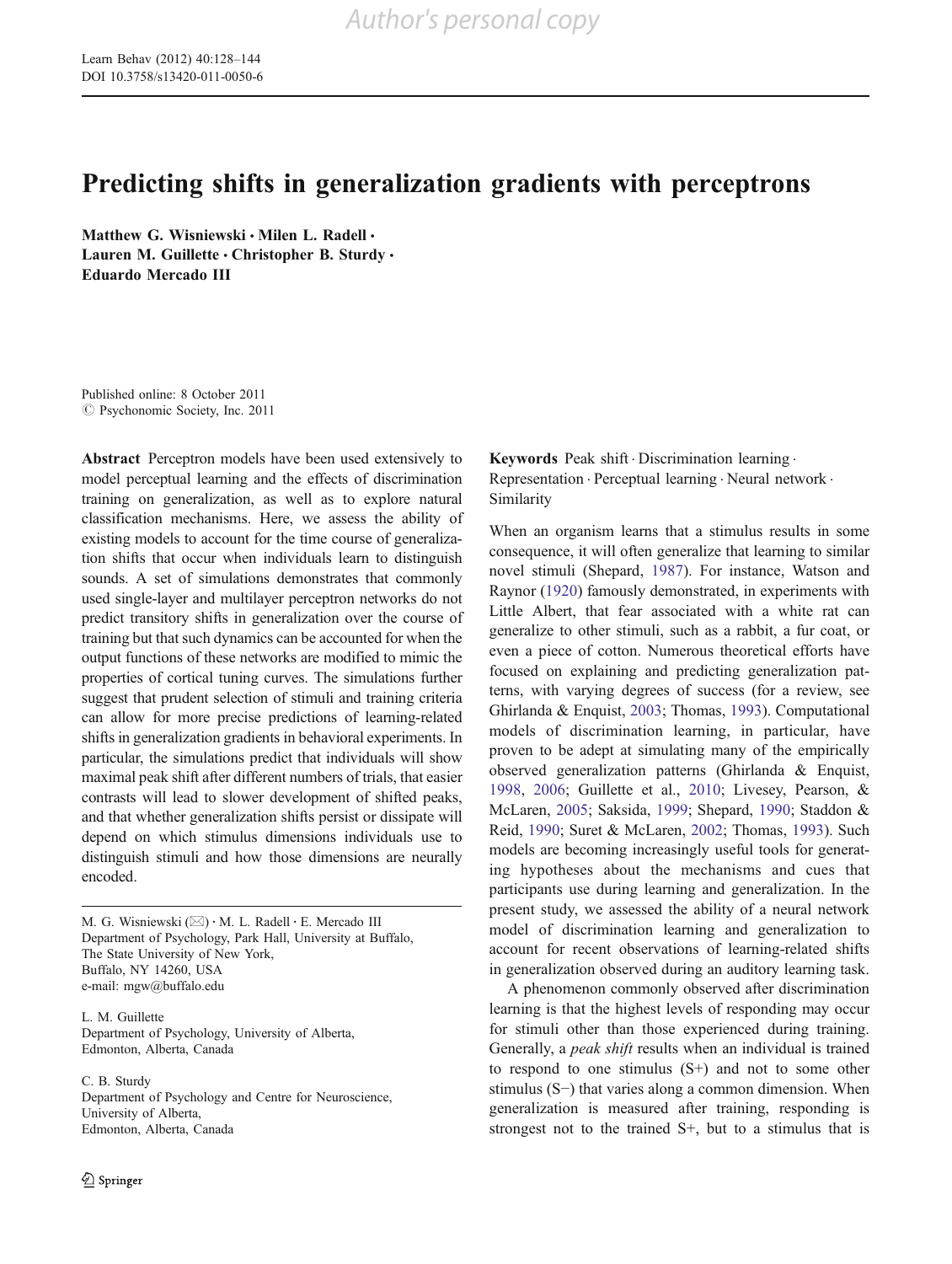shifted along the dimension even further from S−. In a classic example of this, Hanson ([1959](#page-15-0)) trained pigeons to peck a key when presented with a 560-nm light (S+), but not when presented with a 570-nm light (S−). During generalization tests, pigeons responded most strongly to wavelengths other than 560 nm (such as 540 nm) that were farther along the continuum from the trained S−, 570 nm light. A similar phenomenon (area shift) is seen when a generalization gradient shows a peak at the S+ but an asymmetry in responding to stimuli on either side of the S+, such that stimuli on the side away from S− are responded to more frequently. Such learning-related shifts have been well documented experimentally (Baron, [1973](#page-15-0); Bizo & McMahon, [2007](#page-15-0); Cheng, Spetch, & Johnston, [1997](#page-15-0); Derenne, [2010](#page-15-0); Galizio & Baron, [1979;](#page-15-0) Guillette et al., [2010;](#page-15-0) Hanson, [1959](#page-15-0); Landau, [1968](#page-15-0); Lewis & Johnston, [1999;](#page-15-0) Moye & Thomas, [1982;](#page-15-0) Newlin, Rodgers, & Thomas, [1979](#page-15-0); Nicholson & Gray, [1972;](#page-16-0) Purtle, [1973](#page-16-0); Rowe & Skelhorn, [2004](#page-16-0); Spetch, Cheng, & Clifford, [2004](#page-16-0); Terrace, [1966;](#page-16-0) Thomas, Mood, Morrison, & Wiertelak, [1991;](#page-16-0) Verzijden, Etman, van Heijningen, van der Linden, & ten Cate, [2007;](#page-16-0) Wills & Mackintosh, [1998](#page-16-0); Wisniewski, Church, & Mercado, [2009,](#page-16-0) [2010\)](#page-16-0) and have been replicated using artificial neural networks (Ghirlanda & Enquist, [1998](#page-15-0), [2006;](#page-15-0) Guillette et al., [2010;](#page-15-0) Livesey et al., [2005](#page-15-0); Saksida, [1999;](#page-16-0) Suret & McLaren, [2002\)](#page-16-0).

Most of the experimental studies of learning-related shifts have focused on the presence, size, or generality of the effects. For instance, several studies have shown that how far a peak in generalization shifts after training depends on the similarity of the stimuli that the subject initially learned to discriminate (Baron, [1973;](#page-15-0) Ghirlanda & Enquist, [1998](#page-15-0); Hanson, [1959;](#page-15-0) Purtle, [1973](#page-16-0); Thomas et al., [1991\)](#page-16-0). Typically, the more similar the stimuli being discriminated are, the further the learner will shift (Baron, [1973;](#page-15-0) Ghirlanda & Enquist, [1998;](#page-15-0) Hanson, [1959;](#page-15-0) Spence, [1937\)](#page-16-0). Shifts occur not only along simple, single dimensions like wavelength (Hanson, [1959](#page-15-0)) and sine wave frequency (Baron, [1973](#page-15-0)), but also along more complex acoustic (Guillette et al., [2010;](#page-15-0) Verzijden et al., [2007](#page-16-0); Wisniewski et al., [2009,](#page-16-0) [2010](#page-16-0)), and visual (Derenne, [2010](#page-15-0); Livesey et al., [2005](#page-15-0); Spetch et al., [2004;](#page-16-0) Suret & McLaren, [2002;](#page-16-0) Wills & Mackintosh, [1998\)](#page-16-0) dimensions. The ubiquitous nature of learning-related shifts have made it possible to use the effects to identify natural dimensions along which stimuli vary (Guillette et al., [2010](#page-15-0); Rowe & Skelhorn, [2004\)](#page-16-0). For instance, Guillette et al. used the peak shift effect as a way to identify a continuum along which chickadees discriminated notes that make up their species' call and were also able to use similar generalization shifts in an artificial neural network to identify the acoustic features that defined that continuum.

Most theories of discrimination learning's impact on generalization have focused on explaining the basic experimental effects. For example, several different associative learning theories (Blough, [1975](#page-15-0); McLaren & Mackintosh, [2002;](#page-15-0) Saksida, [1999;](#page-16-0) Spence, [1937\)](#page-16-0) adequately explain the direction of shift and the changes to the size of the effect that result from variations in stimulus similarity. Computational models have been used to test how well conflicting associative theories explain peak shift and related generalization phenomena under different conditions (Ghirlanda & Enquist, [1998;](#page-15-0) Livesey et al., [2005;](#page-15-0) Saksida, [1999](#page-16-0)), to generate new hypotheses about how stimuli may be represented (Ghirlanda & Enquist, [1998;](#page-15-0) Livesey et al., [2005;](#page-15-0) Suret & McLaren, [2002](#page-16-0); Tijsseling & Gluck, [2002\)](#page-16-0), and to determine what aspects of stimuli may be given the most associative weight (Guillette et al., [2010\)](#page-15-0).

Although there has been much work exploring the basic predictions of current theories regarding peak shift, relatively few studies, experimental or theoretical, have looked at the dynamics of generalization over time. A few studies have shown that extinction can occur during testing, such that shifts in generalization dissipate as more nondifferentially reinforced testing trials are experienced (Cheng et al., [1997](#page-15-0); Purtle, [1973](#page-16-0)). For instance, pigeons that exhibit a strong peak shift in the first block of testing show a reduction in the strength of that shift in the following test blocks (Cheng et al., [1997](#page-15-0)). Other studies have shown that both in humans (Wisniewski et al., [2009\)](#page-16-0) and in nonhumans (Moye & Thomas, [1982](#page-15-0)), peak shift is stable over time and lasts at least 24 h post-discrimination-training. Recently, in an effort to more fully characterize how learning-related shifts change over the course of experience, Wisniewski et al. ([2010](#page-16-0)) trained humans for 60, 100, 140, 180, 220, or 260 trials on a task requiring the discrimination of two complex sounds that varied in their rate of periodic frequency modulation. Participants who were trained with the fewest trials (60 or 100) or the most trials (220 or 260) did not show a peak shift effect. However, participants who were trained with an intermediate number of trials (140 or 180) did exhibit shifts. These results suggest that in at least some training conditions, peak shift may occur only at intermediate levels of learning.

The dynamics of generalization over the course of learning have been explored in past computer simulations of discrimination learning. For example, the shape of generalization gradients produced by connectionist networks change from being Gaussian to exponential as more training iterations are experienced (Shepard, [1990](#page-16-0); Staddon & Reid, [1990](#page-16-0)). However, simulations investigating how learning-induced generalization shifts vary over different amounts of training are lacking. One study found that a multilayer connectionist model trained to recognize faces along a continuum showed a gradually emerging shift in generalization such that exaggerations of trained faces were recognized more easily than the original faces (Tanaka &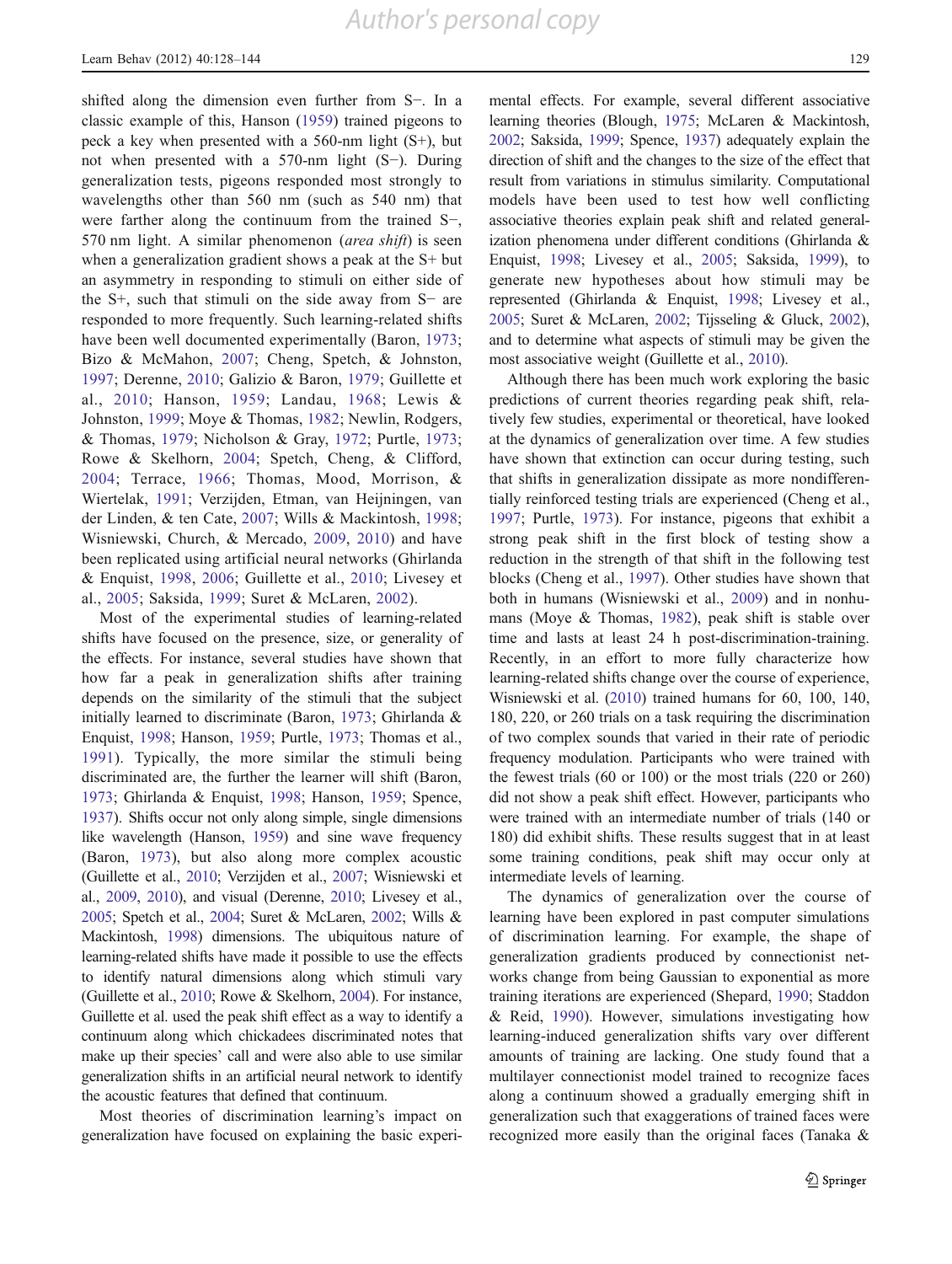Simon, [1996\)](#page-16-0). With extensive training, however, this advantage disappeared. Nevertheless, the network continued to respond to novel faces falling along the continuum of trained facial features just as strongly as it did to the originally-trained faces. The basic trajectory of generalization changes in this network included the emergence of a peak shift effect at intermediate levels of training that later transformed into an area shift after extensive training.

The purpose of the present study was to assess whether a simple connectionist model could replicate the gradual emergence and dissipation of a peak shift effect that occurs over the course of auditory discrimination training in humans (Wisniewski et al., [2010\)](#page-16-0). Toward this goal, variants of a previously developed connectionist model (Dawson, [2004](#page-15-0), [2005](#page-15-0), [2008;](#page-15-0) Dawson & Schopflocher, [1992\)](#page-15-0) used to study auditory perception in chickadees and known to exhibit peak shift effects (Guillette et al., [2010\)](#page-15-0) were used to simulate the learning of complex sounds by humans. The hypothesis was that the model would show transitory peak-shifts in generalization. Additionally, because there can be large individual differences in stimulusevoked neural representations (Miglioretti & Boatman, [2003;](#page-15-0) Orduña, Mercado, Gluck, & Merzenich, [2005](#page-16-0)), and because different stimulus representations can yield drastically different generalization patterns (Enquist & Ghirlanda, [2005;](#page-15-0) Ghirlanda, [2002](#page-15-0); Ghirlanda & Enquist, [1998](#page-15-0)), we tested how altering the representations used to train the model would affect the dynamics of generalization. Because many neural network studies have focused on replicating the effect of stimulus similarity on the strength of shift without examining how that strength varies with the amount of learning, we also tested how stimulus similarity would affect the dynamics of shifts in networks. Finally, because past studies of generalization shifts have often involved different amounts of training (Baron, [1973;](#page-15-0) Bizo & McMahon, [2007](#page-15-0); Derenne, [2010](#page-15-0); Galizio & Baron, [1979](#page-15-0); Lewis & Johnston, [1999;](#page-15-0) Newlin et al., [1979](#page-15-0); Thomas et al., [1991](#page-16-0); Wisniewski et al., [2009,](#page-16-0) [2010\)](#page-16-0), and because there can be large individual differences in performance gains during training and generalization (Nicholson & Grey, [1972;](#page-16-0) Withagen & van Wermeskerken, [2009](#page-16-0)), we assessed how different criteria for ending training affected the variability of generalization gradients.

## Simulation 1

In simulation 1, we attempted to produce a transient peak shift during the learning of a discrimination task, using variants of a neural network known as a perceptron. The perceptron is a simple connectionist model developed in the 1950s that transforms a set of inputs to generate a desired output (Rosenblatt, [1957\)](#page-16-0). In single-layer perceptrons, several input units are connected to a single output unit (Fig. [1a](#page-3-0)). Each input unit connection is associated with a numerical value (called a weight) that determines the contribution of that input to the final output. Multilayer perceptrons are essentially a series of sequentially applied single-layer perceptrons (Fig. [1b\)](#page-3-0), in which each layer typically contains a different number of processing units. The computations performed by output units, which are the same for both single- and multilayer perceptrons, are described in the [Appendix](#page-14-0).

Associative learning theories often characterize discrimination learning as a process in which links between specific inputs (or elements of inputs) and particular outputs or associated stimuli become stronger or weaker during learning (e.g., Blough, [1975](#page-15-0); McLaren & Mackintosh, [2002](#page-15-0); Saksida, [1999](#page-16-0); Spence, [1937\)](#page-16-0). When properties of an S+ overlap with those of the S−, these theories predict that features of the S+ that are not shared with the S− gain associative weight as training progresses. When such theories have been instantiated as connectionist models (Ghirlanda & Enquist, [1998](#page-15-0), [2006;](#page-15-0) Livesey et al., [2005;](#page-15-0) Suret & McLaren, [2002](#page-16-0)), they have proven to be able to explain the direction of shifts in generalization gradients, as well as the finding that learning to discriminate more similar stimuli can lead to larger shifts in generalization (Ghirlanda & Enquist, [1998](#page-15-0)). Because few experiments have attempted to track changes in generalization shifts over time, past modeling studies have seldom reported simulations of such changes.

As was noted earlier, a recent study examining the development of generalization shifts over time revealed that such learning-induced shifts in generalization can be transient (Wisniewski et al., [2010\)](#page-16-0). In Wisniewski et al. [\(2010\)](#page-16-0), participants learned to identify one sound by pressing a particular key on a keyboard to indicate that sound and to press another key to indicate that a different sound had occurred. Unlike most past studies with animals, this task reinforces two behavioral responses equally, rather than reinforcing responses to only one of the stimuli (i.e., the "S−'' was not a nonreinforced stimulus). Nevertheless, a peak shift effect was observed after training, such that sounds further from the nontarget provoked stronger responses in generalization tests (Fig. [2\)](#page-3-0). The finding that shifts in generalization were observed only after intermediate amounts of training had not been previously described in the literature, and did not appear to be predicted by existing models of discrimination learning. The current simulation tested whether an existing computational model, which was known to show a peak shift effect, would also show a dissipation of this effect with extensive training.

We attempted to simulate this effect with a basic perceptron because this neural network has previously been shown to produce a peak shift effect in simulations of auditory discrimination by chickadees (Guillette et al., [2010](#page-15-0)) and because perceptron learning algorithms are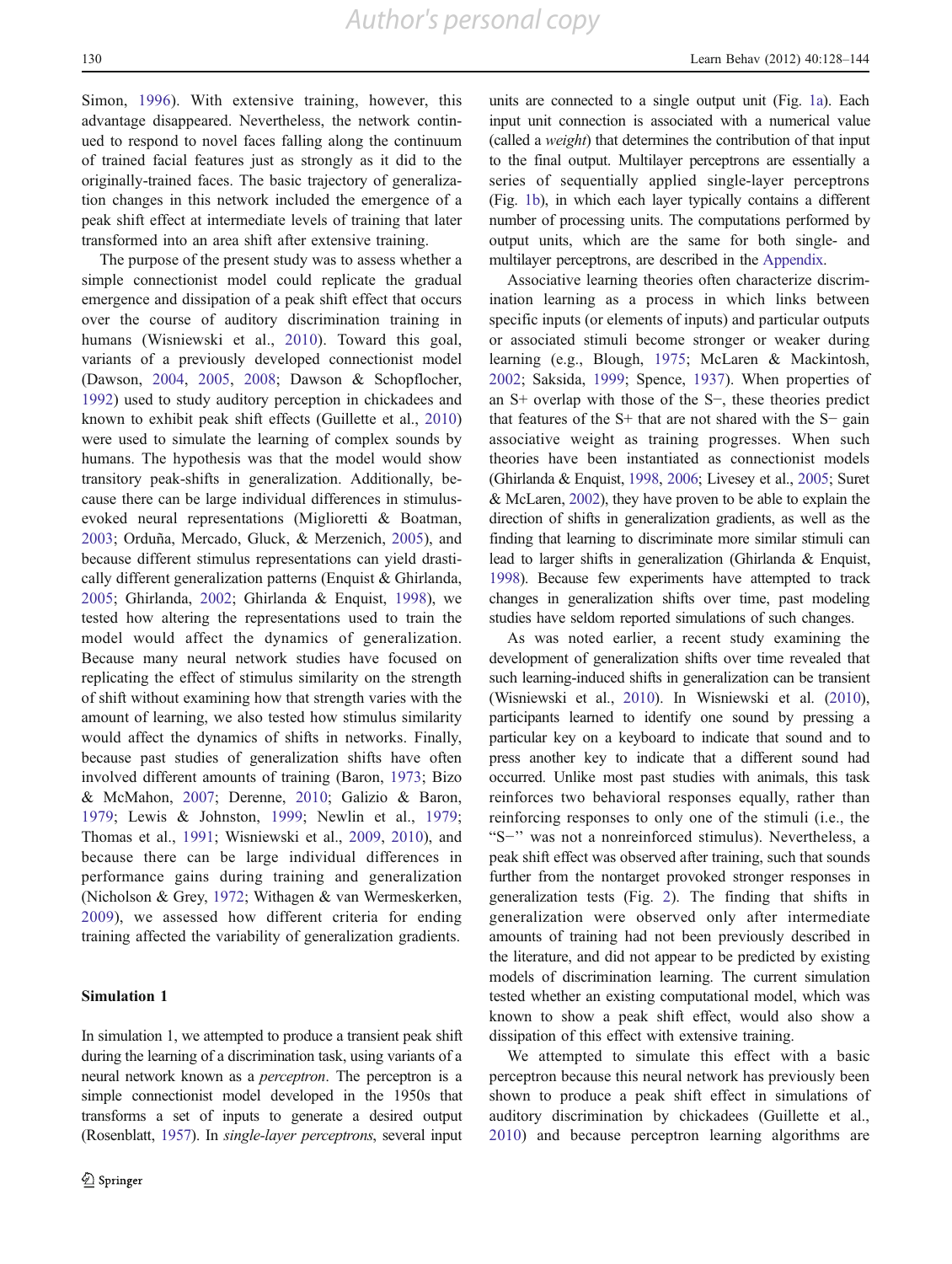

Fig. 1 Illustrations of the architectures of (a) single-layer and (b) multilayer perceptrons used in the simulations

known to capture many of the main features of associative learning theory (Dawson, [2008;](#page-15-0) Gluck, [1991\)](#page-15-0).

Method

Network architectures Networks consisted of either a single-layer or a multilayer perceptron. In both architec-

<span id="page-3-0"></span>Fig. 2 The generalization gradients reported by Wisniewski, Church, and Mercado ([2010\)](#page-16-0) for groups of participants trained for different amounts of trials. Participants trained for either 140 or 180 trials showed both a peak shift and an area shift. Shifts were also reflected in the empirical data by the gradient means and modes

tures, the input layer consisted of 40 units. For the singlelayer perceptrons (Fig. [1a](#page-3-0)), each unit in the input layer was connected to a single output unit. For the multilayer perceptrons (Fig. [1b\)](#page-3-0), each unit in the input layer was connected to three units in a hidden layer (the layer between the input layer and the output unit), and every hidden layer unit was connected to a single output unit.

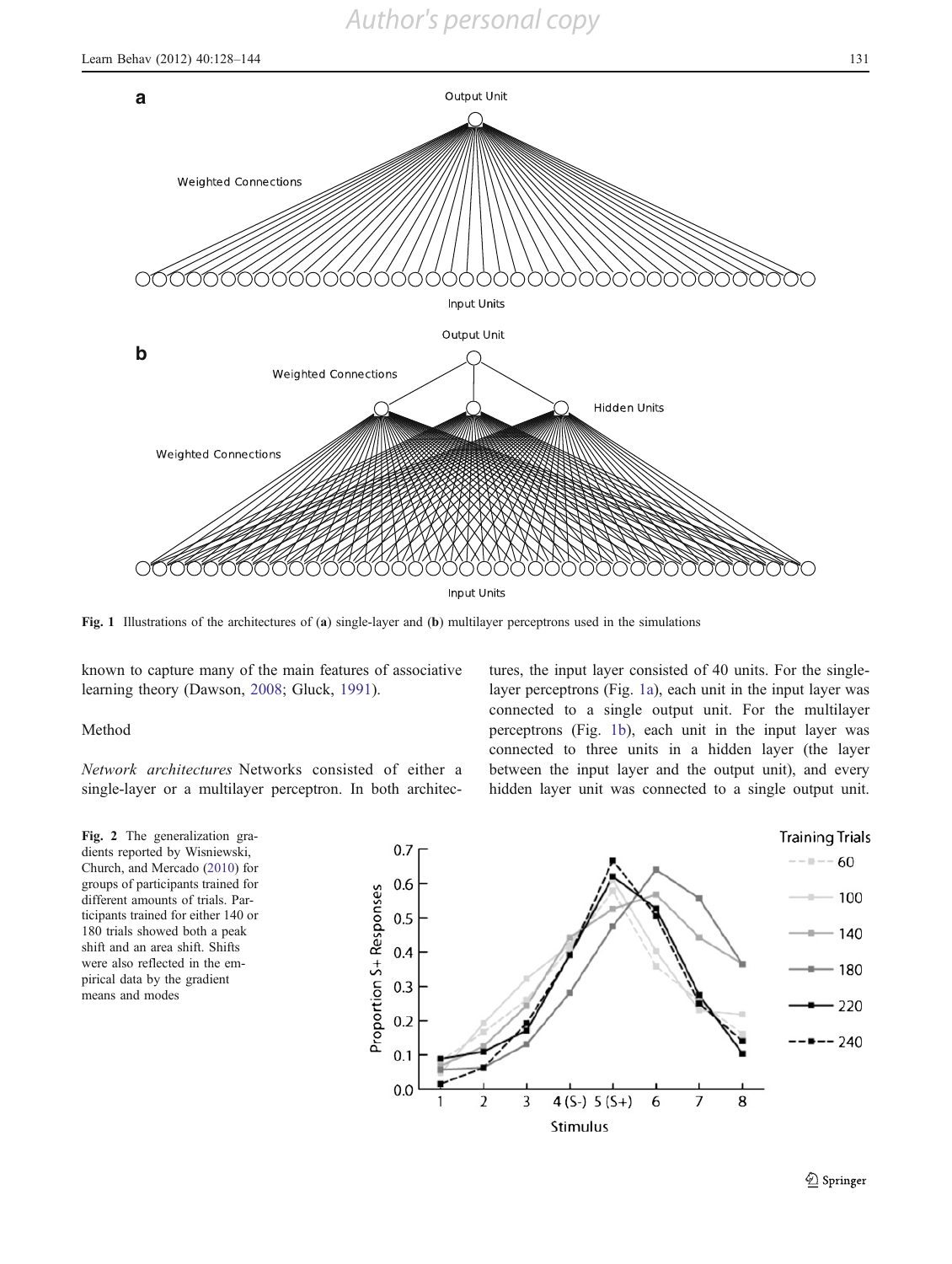There were no direct connections between input units and the output unit in the multilayer networks. Networks used sigmoid activation functions (see the [Appendix](#page-14-0) for details). This type of function is often used in perceptron models and has been used extensively to model generalization and peak shift (Dawson, [2004,](#page-15-0) [2005,](#page-15-0) [2008](#page-15-0); Ghirlanda & Enquist, [1998](#page-15-0), [2006](#page-15-0); Guillette et al., [2010](#page-15-0); Livesey et al., [2005,](#page-15-0) Suret & McLaren, [2002](#page-16-0); Tanaka & Simon, [1996](#page-16-0)).

Stimulus representations The stimulus set used by Wisniewski et al. ([2010](#page-16-0)) consisted of eight stimuli, rank ordered 1–8, with stimulus 5 used as the "S+" (target stimulus) and stimulus 4 used as the "S–" (nontarget stimulus). Two additional stimuli, which were not part of the generalization distribution, were used during pretraining. Here, we use overlapping patterns of Gaussian-shaped inputs to represent the stimuli used by Wisniewski et al. [\(2010](#page-16-0)). These inputs had a variance of 5 and a maximum value of 1. Similar representations have been used previously in connectionist models of peak shift (Ghirlanda & Enquist, [1998](#page-15-0), [2006](#page-15-0); Livesey et al., [2005](#page-15-0); Suret & McLaren, [2002](#page-16-0)). The input stimulus sets used for pretraining, S+/S– discrimination, and generalization testing are shown in Fig. [3.](#page-4-0)

Training and testing Single-layer networks were trained with the standard perceptron learning algorithm for sigmoid units, and multilayer networks were trained with error backpropagation (see the [Appendix](#page-14-0) for details). Connection weights were adjusted to minimize activation error between the actual activation of the output unit and the desired activation (Dawson, [2004,](#page-15-0) [2005](#page-15-0), [2008;](#page-15-0) Rumelhart, Hinton, & Williams, [1986\)](#page-16-0). Initial network weights were set at random between –0.1 and 0.1.

Networks were initially pretrained with a desired value of 1 in the output unit for the  $S +$  and 0 for two other stimuli that were displaced along the dimension to either side of the S+. Network pretraining continued until the sum of the squared error (SSE) in the output unit response was at least .05. Error was a measure of the difference between the model's output and the desired output. For instance, if the output unit had a desired response of 1 and produced an output of .75, then the squared error would be .05. This is because the difference between the desired and actual response of the output unit  $(1 - .75)$  is equal to .25. The square of .25 is then .05. SSE is the sum of this calculation for each input pattern. The stimuli used to pretrain the networks, with the exception of the S+, were not part of the S+/S– discrimination training or generalization stimulus

<span id="page-4-0"></span>

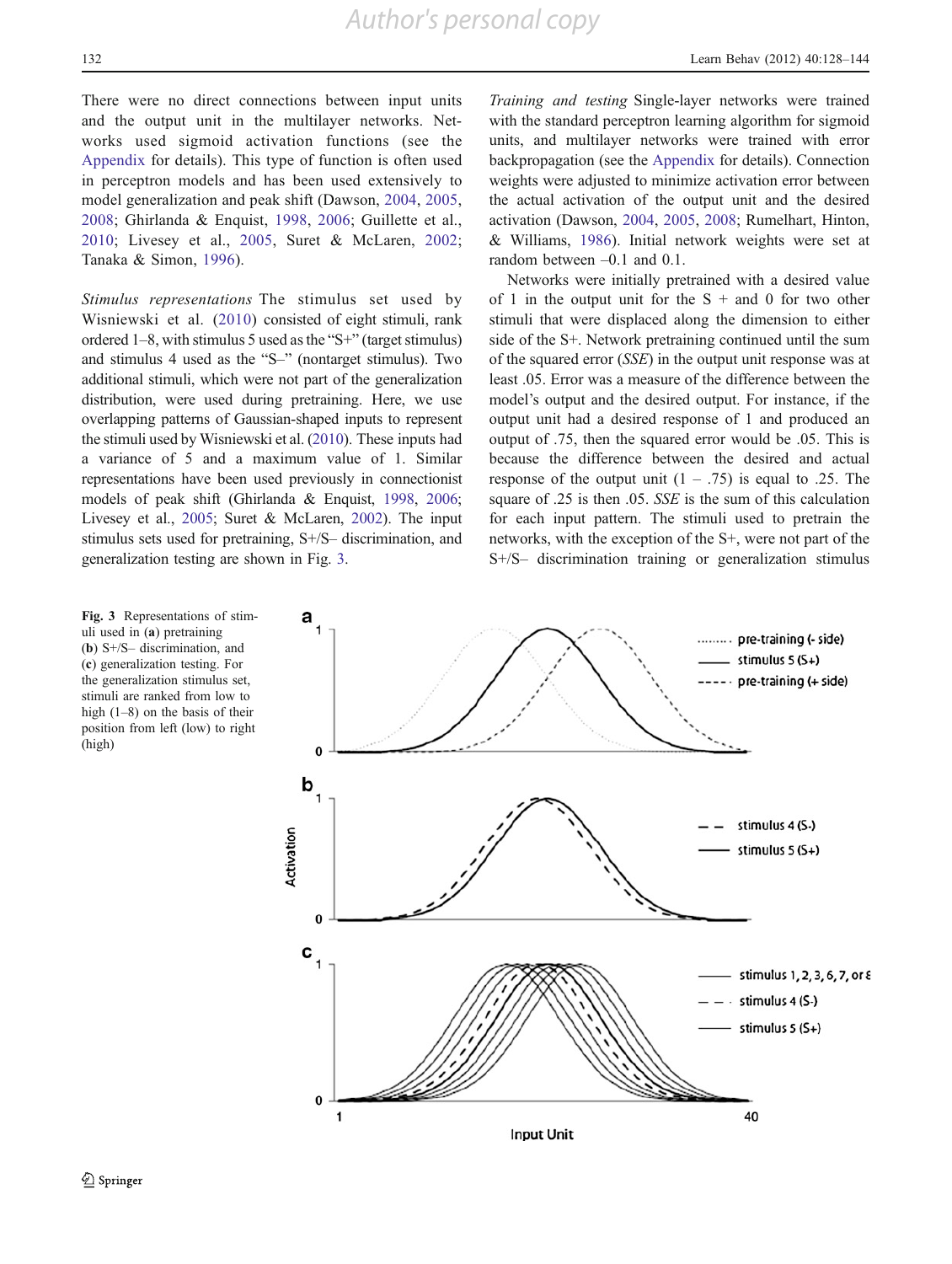sets. The pretraining procedure is analogous to the pretraining used previously in experimental studies (Spetch et al., [2004](#page-16-0); Wisniewski et al., [2009](#page-16-0), [2010](#page-16-0)). It also allows the networks to start S+/S– discrimination with some discrimination ability between stimuli on the dimension, rather than being completely naive.

After pretraining, all networks were given S+/S– discrimination training. The desired output for the networks was set at 1 for the S+ and 0 for the S-. In order to compare each model's generalization after different levels of training experience, we trained groups of networks to six different criteria that were defined by (SSE) in the output unit. The six criteria were SSEs of .5, .3, .2, .1, .05, and .02. Network training was stopped after the respective SSE level was reached. After training, generalization was assessed by presenting networks with the S+, the S–, and six novel stimuli. In the generalization phase, networks were tested only for their responding to stimuli and did not experience more training trials with the new stimuli. Five networks were trained per network type (multi- or single-layer) and SSE criterion.

#### Results and discussion

The mean output unit activation of each group of five single layer perceptrons for all test patterns is shown in Fig. [4a.](#page-5-0) The mean output unit activation was also used to compute

the gradient mean and mode for each criterion level, shown in Fig. [4b](#page-5-0). In this case, gradient means and modes reflect the strength of shift such that values higher than 5 are shifted from the S+, in a direction away from the S–. The higher the value is, the further the shift. Even though several networks were trained per condition, the standard errors for output activations, gradient means, and gradient modes were extremely low  $(0-.02)$ . For this reason, we report the values without standard errors for simulation 1 and the rest of the simulations in this article.

Single-layer perceptrons with sigmoid units showed an increase in shift as SSE decreased on the S+/S– discrimination. For instance, the networks trained to an SSE of .02 responded most strongly to stimuli 7 and 8. The gradient means and modes also shifted from the S+, even in the most extensively trained group of networks. The gradient mean increased with each level of decrease in SSE. The gradient mode peaked at SSEs of .2 and .1 and then decreased at SSEs of .05 and .02, but these modes are still displaced from the S+ in a direction opposite S–.

Generalization gradients from multilayer networks are shown in Fig. [4c, d.](#page-5-0) The multilayer perceptrons showed an increasing amount of shift with decreased levels of SSE that was highly similar to the pattern observed in single-layer perceptrons.

These simulation results are not specific to the parameter settings, input representations, or number of network units used. Numerous additional simulations were conducted



<span id="page-5-0"></span>Fig. 4 Generalization gradients (a) and gradient modes and means (b) for single-layer perceptrons with sigmoid units, as well as for the multilayer perceptrons (c and d)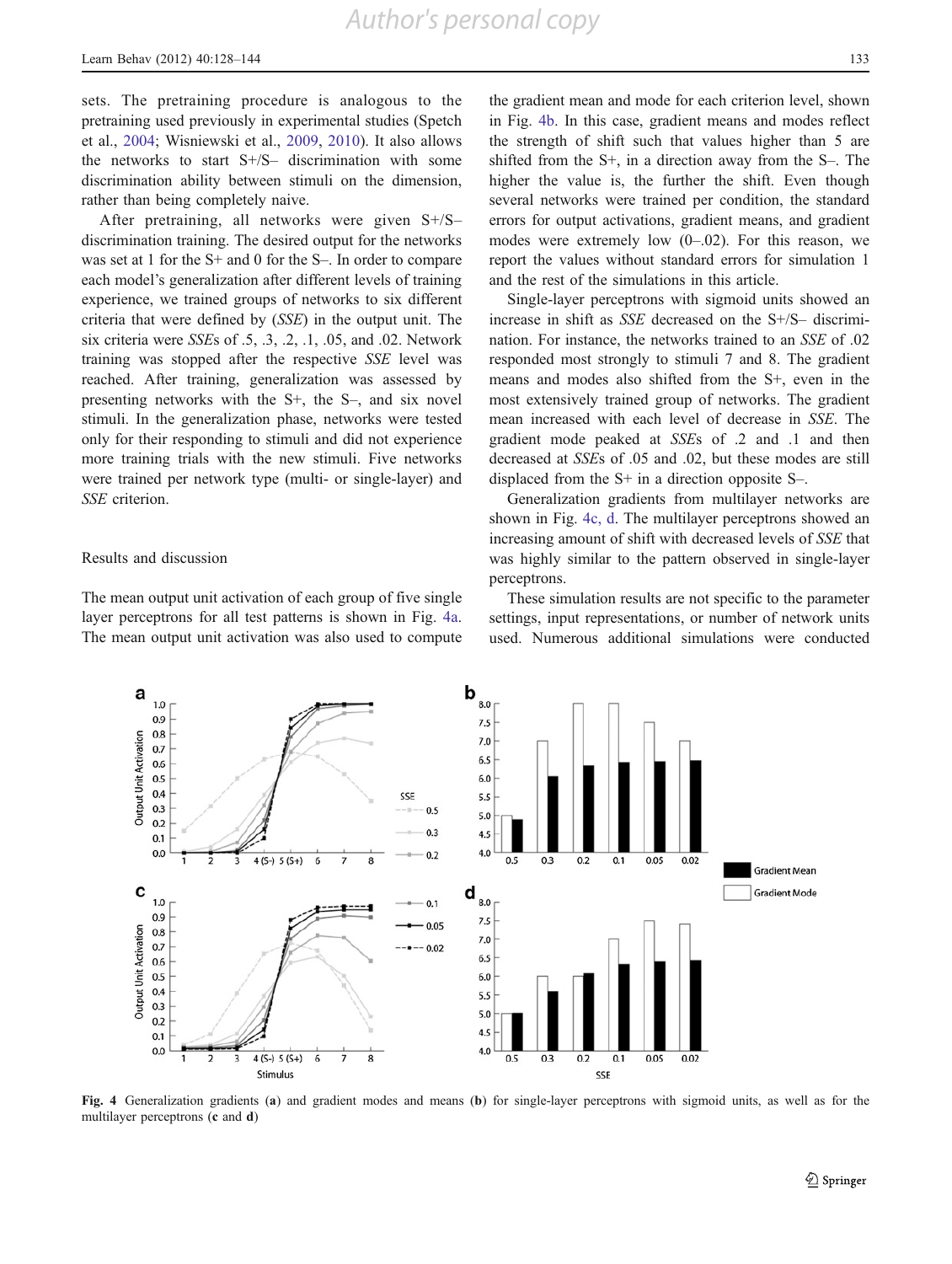using different learning rates, numbers of input and hidden units, and input representations, all of which produced similar patterns of generalization (unpublished data). Furthermore, published simulations of face recognition learning (Tanaka & Simon, [1996\)](#page-16-0) produce comparable patterns of generalization after different amounts of training. Collectively, these results suggest that standard perceptron models of discrimination learning (and related error-correction-based associative models of learning) predict that learning-related shifts in generalization are a stable asymptotic end state of learning. These models predict that increased training should lead to either greater shifts in generalization or no changes in generalization once a maximally shifted state has been reached. Consequently, these models appear to be unable to account for transient shifts in generalization that first appear and then dissipate as learning progresses, as reported by Wisniewski et al. [\(2010](#page-16-0)). Further attempts to modify perceptrons to enable them to replicate the observed pattern of shift revealed that the use of an activation function other than the standard sigmoid function (described below in simulation 2), could account for this pattern of learning-induced shifts in generalization.

#### Simulation 2

Past connectionist models of discrimination learning provide an elegant and efficient way of instantiating associative learning theories and of describing a wide range of empirical data. It would thus be advantageous if these models could also account for the temporal dynamics of generalization shifts without requiring major modifications or increased computational complexity. One feature of perceptrons that is known to impact how they learn is their activation functions. These functions determine how weighted input values are transformed into output values (see the [Appendix](#page-14-0) for details). In fact, the extensive use of sigmoid activation functions in current perceptron simulations reflects the fact that this function makes efficient training of multilayer perceptrons feasible using error backpropagation. Because activation functions are known to affect how artificial neural networks learn (e.g., Dawson, [2004,](#page-15-0) [2005,](#page-15-0) [2008;](#page-15-0) Dawson & Schopflocher, [1992](#page-15-0)), we explored whether using an activation function other than the sigmoid function might change the trajectory of generalization shifts observed during learning.

One activation function that has proven effective in past pattern recognition systems is the Gaussian function (similar to a bell curve). This activation function is used extensively in a type of neural network known as a *radial* basis function network (e.g., Park & Sandberg, [1993\)](#page-16-0) and has also been used in simple perceptron simulations (Dawson, [2004,](#page-15-0) [2005](#page-15-0), [2008;](#page-15-0) Dawson & Schopflocher, [1992](#page-15-0)); in this context, units with Gaussian activation functions have been described as value units. Value units are like sigmoid units in that they transform the sum of the weighted values from each input unit into an output value that ranges between 0 and 1. Unlike sigmoid units (and more like a dose response curve), value units transform both very low and very high sums into outputs smaller than those for intermediate sums. This allows units to become selective to a range of input values, as is seen in the receptive fields of many cortical neurons (e.g., Elhilali, Fritz, Chi, & Shamma, [2007;](#page-15-0) Linden, Liu, Sahani, Schreiner, & Merzenich, [2003\)](#page-15-0). Earlier work comparing the effects of stimulus coding on learning-induced shifts in generalization found that simulating different neural codes for stimuli at the input level could dramatically impact how generalization shifts developed with training (Enquist & Ghirlanda, [2005;](#page-15-0) Ghirlanda, [2002](#page-15-0); Ghirlanda & Enquist, [1998](#page-15-0)). We similarly expected that switching from sigmoid units to value units might significantly impact the patterns of generalization exhibited by perceptrons, even if the use of value units did not affect their ability to learn the trained discrimination.

#### Method

Network architectures Networks consisted of either a single-layer or a multilayer perceptron, the architectures of which were identical to those described for simulation 1. Networks used Gaussian activation functions for all layers (see the [Appendix](#page-14-0) for details).

Stimulus representations The stimulus set used for these simulations was the same as that used in simulation 1.

Training and testing Single-layer networks were trained with the perceptron learning algorithm for value units developed by Dawson and Schopflocher ([1992](#page-15-0)), and backpropagation was used to adjust weights between hidden and input layer units in multilayer perceptrons (see the [Appendix](#page-14-0) for details). All other training and testing methods were identical to those used in simulation 1.

Results and discussion

The generalization gradients and means and modes of those gradients for value unit networks are shown in Fig. [5.](#page-7-0) Single layer perceptrons ( $n = 5$ ) made up of value units that were trained to an SSE of .02 responded strongest to the S+. Value unit networks that were trained to the criteria of .3, .2,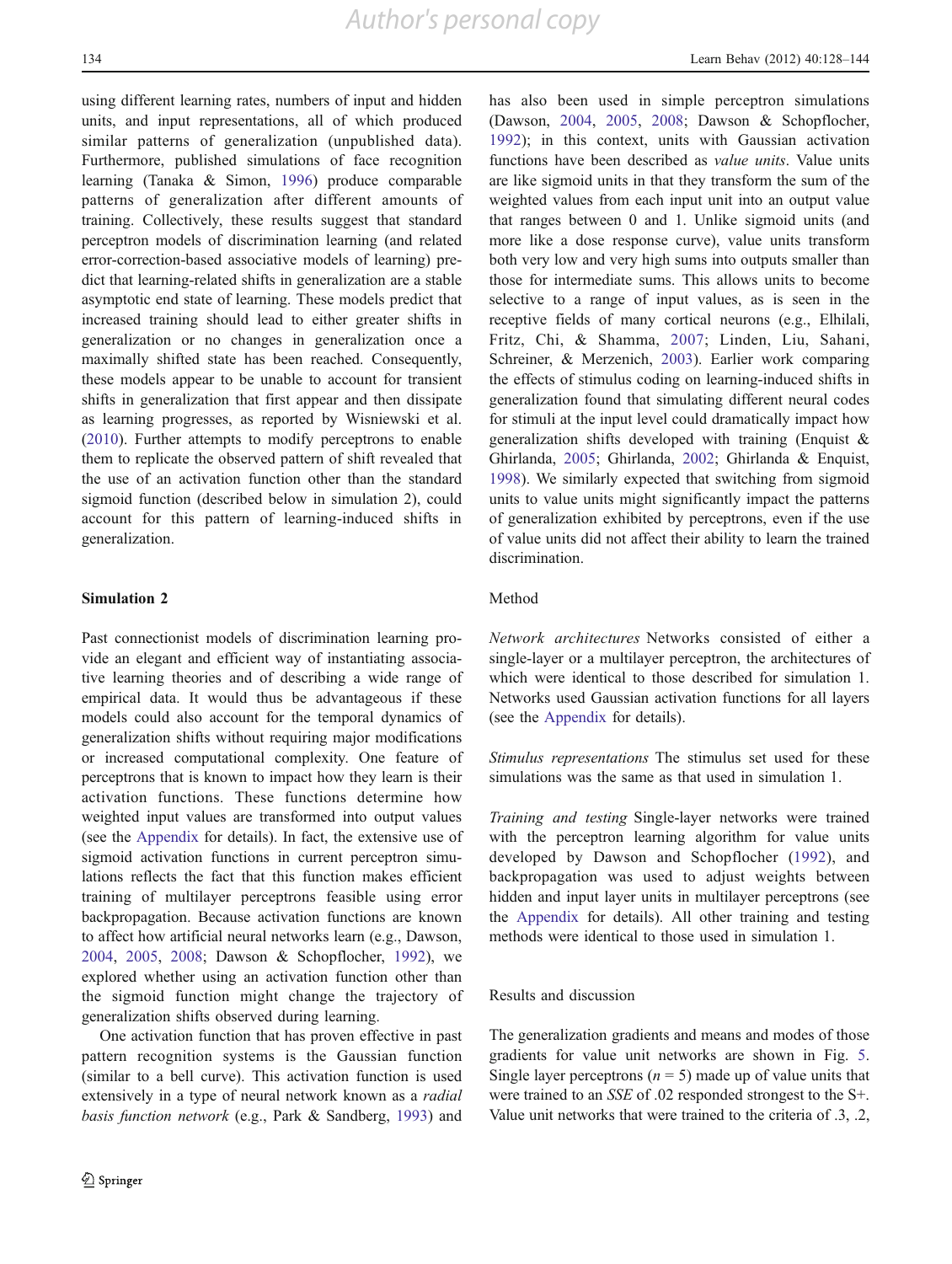

Fig. 5 Generalization gradients (a) and gradient modes and means (b) for single-layer value unit networks. Results for multilayer networks trained with value units (c and d)

and .1 SSE showed gradient shifts, with the most shift seen in networks trained to .2 SSE. The modes and means of value unit trained networks also showed a trajectory of generalization shift such that the largest shifts in the modes and means occurred at intermediate levels of SSE.

Multilayer perceptrons composed of value units also showed a quadratic trend in generalization shift such that the strongest shifts were seen at intermediate levels of SSE. It should be noted here that even though the multilayer networks of value units showed a quadratic trend in mode and mean shift, the responses to stimuli 1 and 2 are qualitatively higher than in the empirical data or the singlelayer perceptron simulations. Thus, the single-layer perceptron provided a better qualitative fit to the transient shifts in generalization reported by Wisniewski et al. ([2010\)](#page-16-0). This finding suggests that the better fit of the value-unit-based perceptron is not due to greater computational power (because the multilayer perceptron is more powerful) and that the use of Gaussian functions within a perceptron does not guarantee that the network will generalize symmetrically both early and late in training. In general, the differences in generalization behavior of single- and multilayer perceptrons constructed from value units were much greater than observed in simulation 1.

<span id="page-7-0"></span>The results of these simulations demonstrate that switching from a sigmoid activation function to a Gaussian activation function enables the single-layer perceptron model to account for the appearance and later disappearance of a peak shift effect during discrimination learning. To our knowledge, this is the first report of a computational model showing temporary shifts in generalization during discrimination learning. It remains possible that other learning theories or computational models (e.g., radial basis function networks) might predict similar trajectories in generalization shifts, but if so, these properties of existing models have yet to be explicitly noted. Why perceptrons with Gaussian activation functions are better able to account for transient shifts in generalization gradients is considered in more detail in the [General Discussion](#page-11-0) section.

## Simulation 3

Manipulations to the type of stimulus representations given to computational models can strongly impact the way they generalize. For instance, within the same model, using different shapes of representations can determine whether a generalization gradient shows peak shift or a tendency to respond to stimuli with the most input layer activation after learning (Ghirlanda, [2002](#page-15-0); Ghirlanda & Enquist, [1998\)](#page-15-0). The degree to which stimulus representations overlap can impact generalization as well (Ghirlanda & Enquist, [1998\)](#page-15-0). We performed an additional set of simulations to test how representing stimuli differently would impact the temporal dynamics of generalization shifts that were seen in simulations 1 and 2.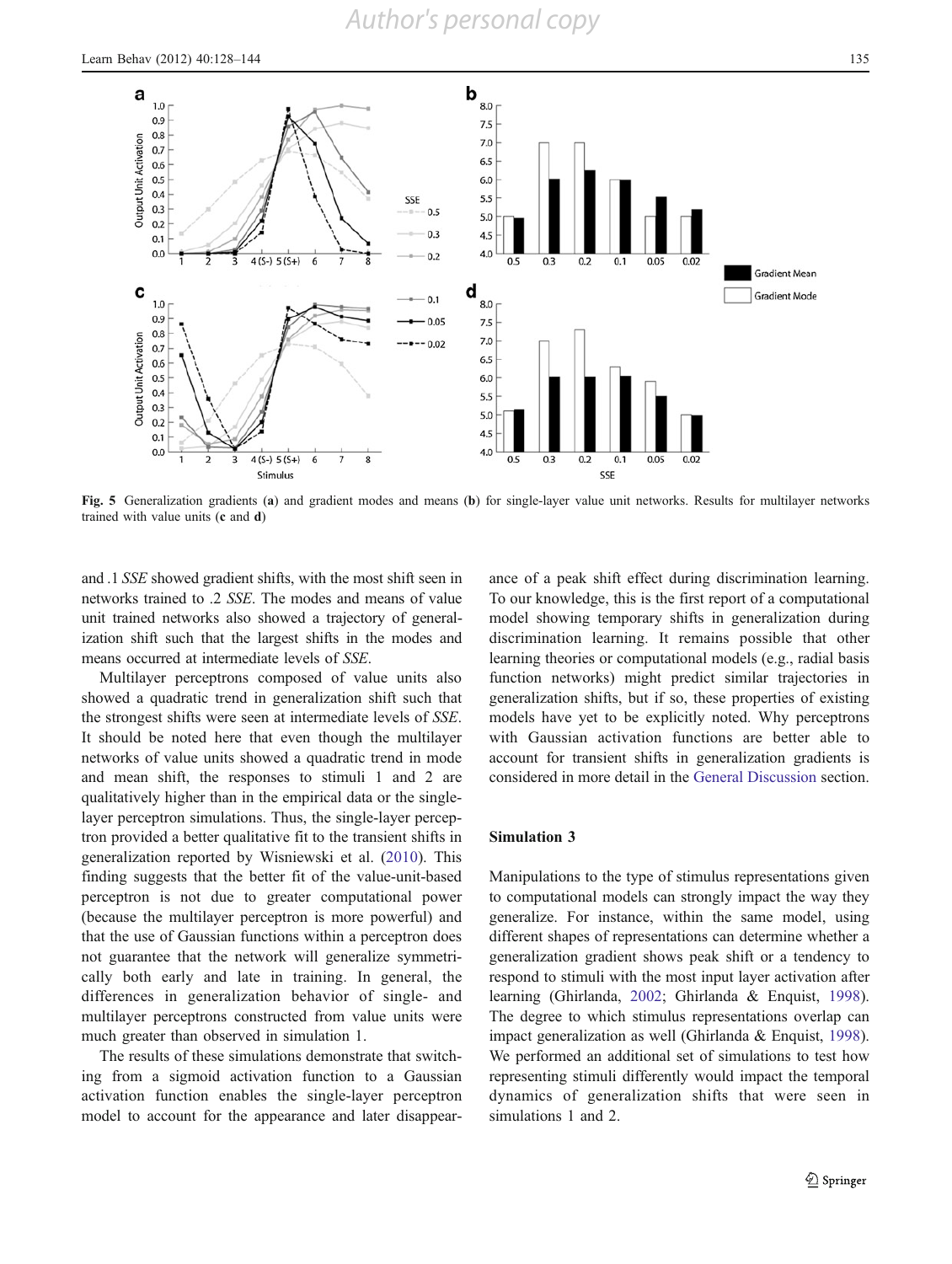#### Method

Network architectures Networks were single-layer perceptrons with the same architectures as single-layer perceptrons in simulations 1 and 2. Networks had a single output unit of the sigmoid or value unit type.

Stimulus representations Different stimulus representations were tested in different sets of networks. Triangle- and center–surround-shaped input layer representations were used. We also tested modifications to the Gaussian used in simulations 1 and 2 by reducing the resolution of the original Gaussian or by using Gaussians with other variances. The resolution of the stimulus representation was reduced by taking every other value of the Gaussian, but maintaining the peak at 1, as well as its symmetry. Different variances of the Gaussian were tested by keeping the peak activation for a stimulus representation at its original input unit, but replacing the variance of the Gaussian with the values 1, 3, 7, and 10. Thus, representations with low variances were narrow and overlapped little, whereas representations with high variances were wide and overlapped greatly. Figure [6](#page-8-0) display shapes of the center– surround, triangle, and reduced Gaussian representations.

Training and testing Training and testing was identical to single-layer perceptron training and testing in simulations 1



<span id="page-8-0"></span>Fig. 6 (a) Center–surround, (b) triangle, and (c) reduced resolution Gaussian representations

and 2. Two single-layer networks were trained for each type of representation, unit type (sigmoid or value), and criteria level.

#### Results and discussion

For sigmoid unit networks trained with different types of representational shapes and with different resolutions of the original Gaussian, there was an increase in shift with decreasing SSE on the S+/S– discrimination similar to the results from simulation 1. Networks trained extensively (i.e., to a criterion of .02 SSE) still showed shift from the S+. Value unit networks trained with these representations showed generalization patterns similar to those of simulation 2. That is, these networks showed maximum shift at intermediate SSE levels. There were few differences between networks (with the same unit type) trained with different representations in how they generalized. The means and modes for these networks are shown in Fig. [7](#page-9-0).

The means and modes of generalization gradients for sigmoid and value unit networks trained with Gaussian representations that had different variances are shown in Fig. [8.](#page-9-0) For sigmoid unit networks, the trend in shift with decreasing SSE on the S+/S– discrimination was such that the lowest SSE conditions still showed shift. This was true for all variances. Sigmoid unit networks trained with Gaussian representations that had a variance of 1 or 10 shifted later on in learning than networks trained with variances of 3 and 7. For value unit networks, the quadratic trend we observed using a variance of 5 in simulation 2 did not hold when variances were much lower (i.e., 1), or much higher (*i.e.*, 10). The gradient means increased with decreasing SSE, and the modes still show shift at the lowest level of SSE. It thus seems that when representations are narrow with little overlap, or wide and highly overlapping, the trend is an increase in shift. The networks did show a quadratic trend, however, when variances of 3 and 7 were used.

In summary, the generalization patterns of networks in simulation 3 demonstrate that the trends in gradient shifts over the course of learning that we found in simulations 1 and 2 are repeatable using different shapes of stimulus representation. In the case of sigmoid unit networks this was also true for input representations that overlapped to different degrees (Gaussians with different variances). However, the time course of shifts was slightly delayed in networks trained with narrow or wide Gaussian representations. For value unit networks, the degree of overlap did matter for whether or not the quadratic trend in generalization shifts was observed. Part of the reason for this effect could be that training stimuli with different degrees of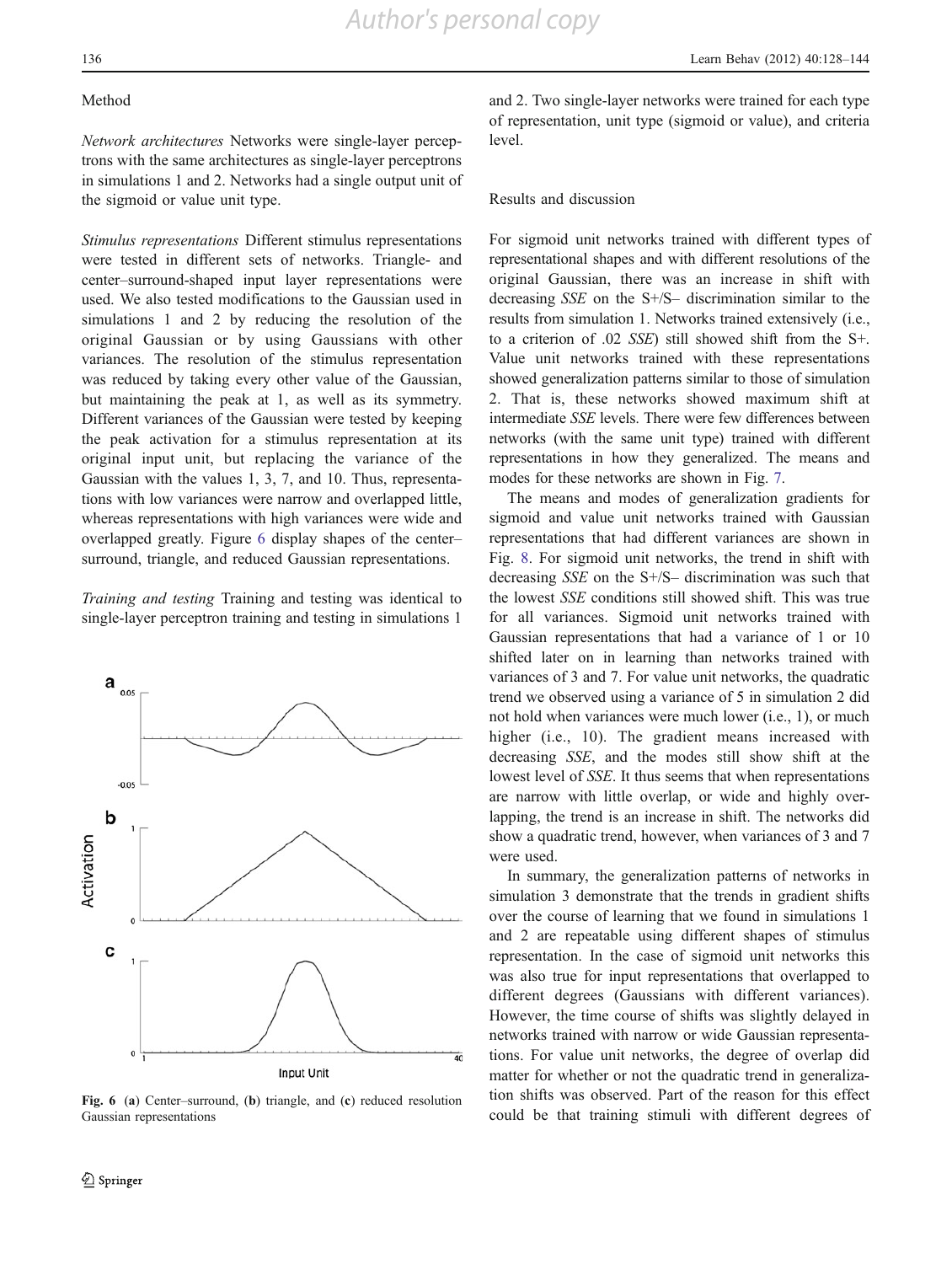

Fig. 7 Gradient means (a, c) and modes (b, d) for sigmoid and value unit networks trained and tested with triangle, center–surround, or reduced resolution Gaussian representations



<span id="page-9-0"></span>Fig. 8 Gradient means (a, c) and modes (b, d) of sigmoid and value unit networks obtained for different levels of SSE with different variances of the Gaussian used to represent stimuli in the input layer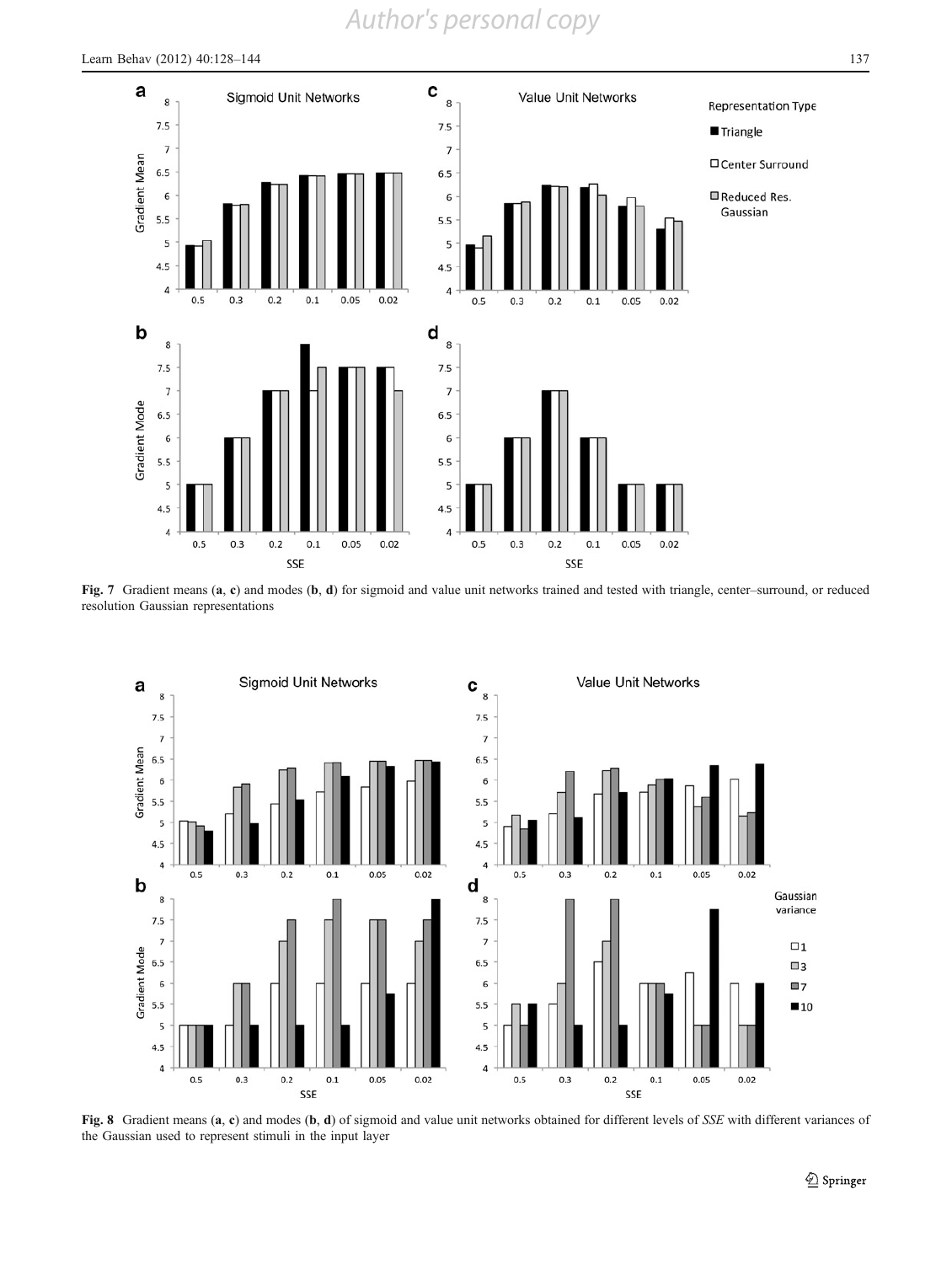overlap yield different generalization patterns (Baron, [1973](#page-15-0); Ghirlanda & Enquist, [1998;](#page-15-0) Hanson, [1959](#page-15-0); Spence, [1937](#page-16-0)). We further explored the effect of S+/S– overlap and similarity in simulation 4.

# Simulation 4

As was mentioned previously, the similarity between S+ and S– during discrimination learning can affect how much the peak of generalization shifts. In Hanson's [\(1959\)](#page-15-0) classic peak shift demonstrations with pigeons, more similar S+ and S– discrimination wavelengths led to a larger shift in generalization away from the S–. The effect of S+/S– similarity on the peak shift effect is a consistent empirical result (Baron, [1973](#page-15-0); Hanson, [1959;](#page-15-0) Purtle, [1973\)](#page-16-0) that adequate discrimination learning models should replicate. Although perceptrons with sigmoid units do replicate the effect of S+/S– similarity on generalization (e.g., Ghirlanda & Enquist, [1998\)](#page-15-0), to our knowledge, similar replications with value unit networks have not been reported. For this reason, in simulation 4, we tested whether a single-layer perceptron with a value output unit would produce this effect. Also, there are no studies that have yet examined how fixed stimulus similarity during discrimination training affects the trajectory of learning-related shifts either empirically or theoretically. Thus, in simulation 4, we also tested the generalization of single-layer perceptrons with sigmoid and value units trained to different SSE criteria.

#### Method

Network architectures Network architectures were identical to the single-layer perceptrons used in simulations 1, 2, and 3. Networks had either a sigmoid or a value output unit.

Stimulus representations The stimulus representations for pretraining and generalization testing were the same as those used in simulations 1 and 2. The stimulus representation for the  $S+$  in  $S+/S-$  discrimination training was the same as it was in simulations 1 and 2, but the S– stimulus was stimulus 2, 3, or 4 from the set of generalization stimuli shown in Fig. [3c.](#page-4-0)

Training and testing Training criteria of .5, .3, .2, .1, .05, .02, and .01 SSE were used. Pilot testing revealed that some value unit networks did not show the dissipation of shift after being trained to an SSE of .02 but did show this effect after being trained to an SSE of .01. For this reason, we included the additional SSE criterion of .01. Two networks were trained per S– condition, criterion, and unit type. All other training and testing methods were identical to those used in simulations 1, 2, and 3.

#### Results and discussion

The means and modes of the gradients for each group of networks are shown in Fig. [9](#page-11-0). For both sigmoid and value unit trained networks, S+/S– discrimination training with an S– more similar to the S+ led to larger gradient shifts. For instance, in sigmoid unit networks, the values for the largest gradient modes in each S– condition were  $7.0$  (S–  $=$  stimulus 2), 7.5 (S $-$  = 3), and 8 (S $-$  = 4). The largest gradient means for each group of sigmoid unit networks were  $5.81$  (S– = 2), 6.17  $(S - \text{estimulus 3})$ , and 6.48  $(S - \text{= 4})$ . For value unit networks, the largest gradient modes were:  $6(S = 2)$ ,  $6(S = 3)$ , and  $7(S = 1)$  $= 4$ ); the largest gradient means were 5.65 (S  $= 2$ ), 6.00  $(S = 3)$ , and 6.26  $(S = 4)$ . The replication of the effect of S+/S– similarity on peak shift in the value unit neural networks indicates that value unit perceptron networks capture other effects of discrimination learning on generalization, in addition to the temporal dynamics of shift over the course of training.

Although the general trend over the course of learning in networks was such that perceptrons composed of a sigmoid output unit increased shift with learning and value unit networks showed a quadratic trend, stimulus similarity did have an effect on how shifts progressed. Greater similarity of stimuli resulted in generalization shifts appearing earlier in training. For example, for value unit networks that were trained with stimulus 4 as the S–, the peak mean shift was at an SSE of .2. However, for networks trained with stimulus 2 as the S–, the peak of mean shift was seen at an SSE of .02. To our knowledge, these predicted differences in the temporal dynamics of generalization have yet to be empirically tested.

#### Simulation 5

The previous simulations show that generalization shifts can depend greatly on the degree to which neural networks learn an S+/S– discrimination. Many past studies of generalization and peak shift involved training participants for a specific number of trials (Baron, [1973;](#page-15-0) Bizo & McMahon, [2007;](#page-15-0) Derenne, [2010](#page-15-0); Lewis & Johnston, [1999;](#page-15-0) Newlin et al., [1979;](#page-15-0) Thomas et al., [1991;](#page-16-0) Wisniewski et al., [2009](#page-16-0), [2010](#page-16-0)), rather than to specific performance criteria. Recent experimental data also show that generalization differs strongly and, sometimes, nonmonotonically with changes in discrimination performance (Wisniewski et al., [2010](#page-16-0)). Therefore, training to a specific trial criterion may lead to more variability between participants in generalization than training to a performance criterion. To examine this possibility, in simulation 5, single-layer perceptrons were trained with different learning rates, to criteria defined by SSE or by the number of trials.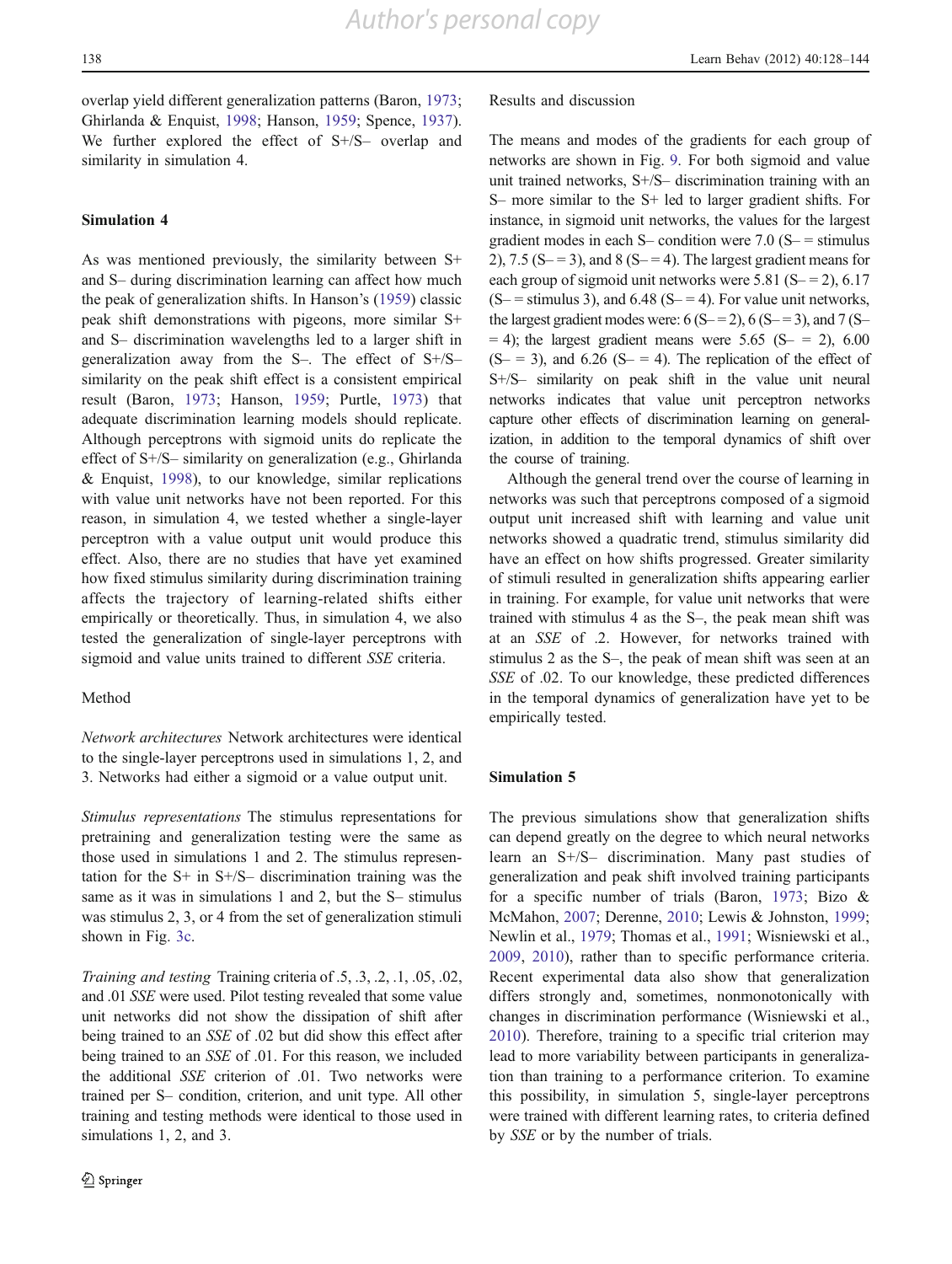

Fig. 9 Displayed are the generalization gradient means (a, c) and modes (b, d) for sigmoid and value unit networks trained to different levels of SSE with differing similarity between S+/S– stimuli in training

#### Method

Network architectures Network architectures were identical to the single-layer perceptrons used in simulations 1–4.

Stimulus representations Stimulus representations were identical to those used in simulations 1 and 2.

Training and testing Training and testing procedures were the same as those used for single-layer perceptrons in simulations 1–3, with the following exceptions. Networks were trained to the six criterion levels, rank-ordered from lowest to highest, and defined by the SSEs previously used in simulations 1–3 or for a prespecified number of training trials (10, 160, 320, 640, 1,280, or 2,560 trials). Different learning rates of .01, .02, .04, and .08 were used to simulate individual differences in learning capacity. One network was trained per unit type, learning rate, and criterion level defined by SSE or number of training trials.

#### Results and discussion

<span id="page-11-0"></span>Figure [10](#page-12-0) shows the standard deviation of the gradient means calculated by averaging over learning rate at each criterion level. Generally, the standard deviation of generalization gradient means was higher for sigmoid and value unit networks that were trained for a specified number of trials than for networks that were trained to criterion levels 1–4. Criterion levels 5 and 6 for value unit networks show similar standard deviations for networks trained to a criterion defined by SSE and number of trials. Overall, however, the results suggest that averaging over individuals who have learned to different degrees can yield more variable generalization gradients and that the degree of performance on S+/S− discrimination is a more accurate predictor of generalization.

#### General discussion

The present simulations demonstrate that perceptron models of discrimination learning can replicate the quadratic trend for shifts in generalization gradients reported by Wisniewski et al. [\(2010\)](#page-16-0), in which a peak shift effect emerges and then dissipates during the course of learning. However, perceptrons constructed with sigmoid units were not successful in capturing this trend. Sigmoid units have been popular in previous connectionist models of peak shift, which is understandable given that they predict peak shift after learning (Ghirlanda & Enquist, [1998,](#page-15-0) [2006](#page-15-0); Livesey et al., [2005;](#page-15-0) Tanaka & Simon, [1996](#page-16-0)), but here they appear to result in stronger shifts with more training on the S+/S−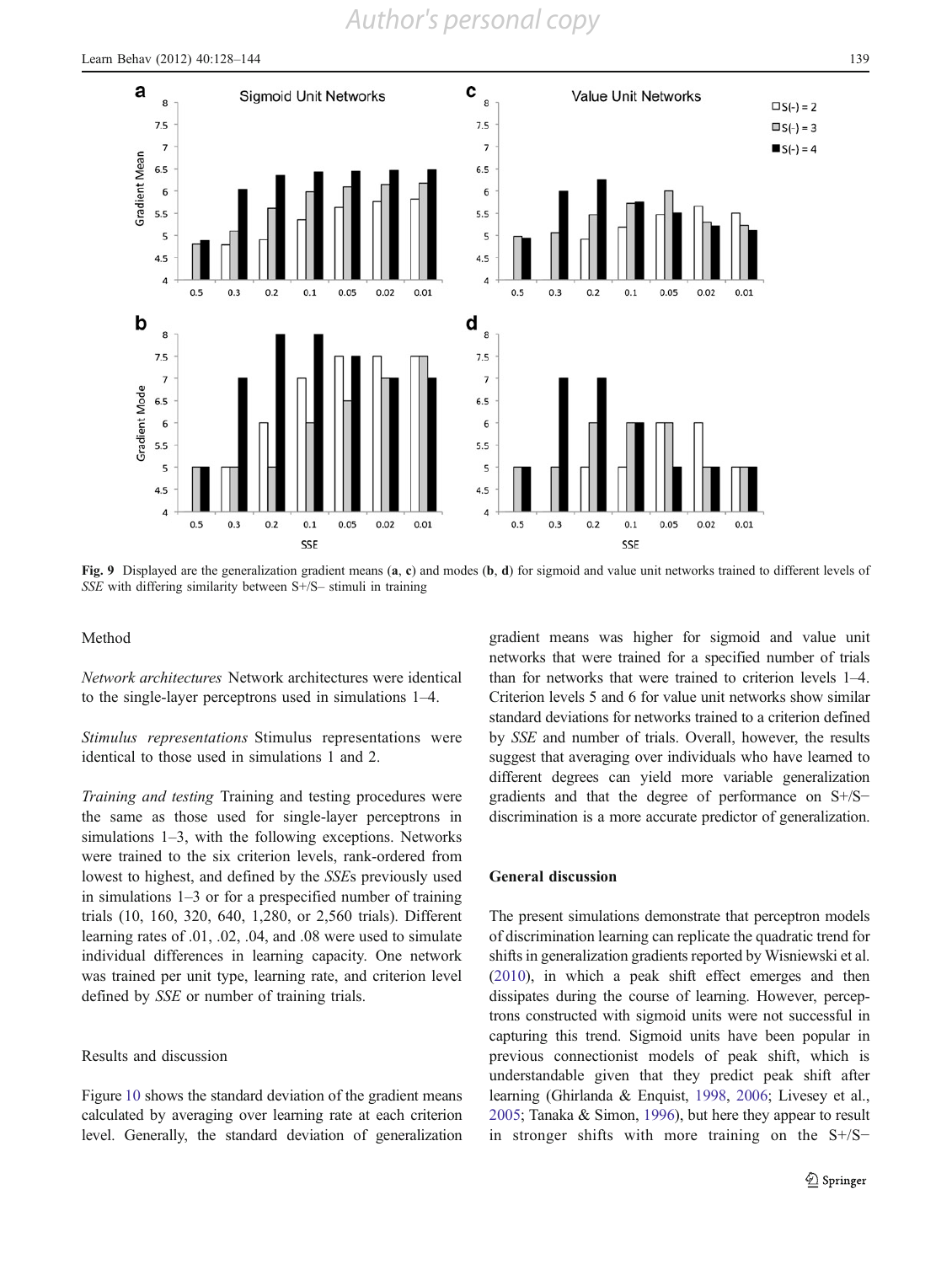



discrimination. This was true for both single- and multilayer architectures. In contrast, single- and multilayer networks trained with value units qualitatively replicated the quadratic trend in gradient shifts. In perceptrons with Gaussian activation functions, shifts in gradients occurred only after intermediate levels of performance were reached on the S+/S− discrimination. Discrimination performance on the S+/S− discrimination that was too poor, or too good, led to little or no shift in the generalization gradients of networks. Previous simulations have shown that networks constructed with Gaussian activation functions have several computational advantages (Dawson, [2004,](#page-15-0) [2005](#page-15-0), [2008](#page-15-0); Dawson & Schopflocher, [1992\)](#page-15-0). Our results demonstrate that, in at least some cases, they may also better capture the temporal dynamics of learning and generalization after discrimination training.

# Comparison with earlier models of generalization shifts in humans

<span id="page-12-0"></span>In the past, special attention has been given to how well findings obtained in experiments with nonhumans generalize to human behavior. For instance, Thomas and colleagues (Newlin et al., [1979;](#page-15-0) Thomas, [1993;](#page-16-0) Thomas et al., [1991\)](#page-16-0) suggested that humans are much more sensitive to manipulations to the range of stimuli presented during generalization testing than are other animals. Specifically, they noted that humans tend to respond to the center of a range of generalization stimuli. If the range of stimuli presented during generalization tests is shifted, the peak of generalization gradients for humans can shift as well. These range effects have led some researchers to question whether learning-related shifts in humans reflect the same mechanisms as shifts observed in nonhumans (Bizo & McMahon, [2007;](#page-15-0) Thomas, [1993](#page-16-0); Thomas et al., [1991\)](#page-16-0), whereas others have challenged this idea (Galizio & Baron, [1979](#page-15-0); Ghirlanda & Enquist, [2006;](#page-15-0) Spetch et al., [2004](#page-16-0); Wisniewski et al., [2009\)](#page-16-0).

Models developed to account for range effects in humans have utilized relational representations to account for generalization shifts.<sup>1</sup> For instance, Thomas  $(1993)$  $(1993)$ extended Helson's ([1964\)](#page-15-0) adaptation-level theory to computationally specify a relational process that replicated the range effects seen in human generalization. According to Thomas, humans develop a prototype of all stimuli along a dimension, which he called the adaptation level (AL); he defined adaptation level as the mean of all stimuli experienced. In this framework, participants learn to identify the S+ during discrimination learning by responding to the adaptation level plus some amount  $(AL + X)$ . During generalization testing, a change in stimulus range can alter the mean, and as a result, the rule  $AL + X$  leads to a peak of responding that is at a stimulus other than the S+. The adaptation level model has successfully replicated the central tendency effect and predicted learning-related shifts in many conditions for which they occur.

In the present simulations, we were able to account for the temporal dynamics of human generalization shifts with a simple perceptron that has been previously used to model songbird perceptual discrimination of naturally occurring stimuli (Guillette et al., [2010](#page-15-0)). Importantly, Thomas's [\(1993](#page-16-0)) adaptation-level model cannot account for the shifts in generalization observed by Wisniewski et al. ([2010\)](#page-16-0), because generalization testing in that experiment was designed to maintain a fixed adaptation level during both training and testing. $\frac{2}{3}$  Successful simulation of transient

<sup>&</sup>lt;sup>1</sup> For an alternative modeling approach to range effects in humans, see Ghirlanda and Enquist ([2006\)](#page-15-0).

<sup>2</sup> Thomas ([1993](#page-16-0)) also suggested that adaptation level theory could explain peak shifts when the computed adaptation level did not shift between training and testing periods. This could be done if the value of X increases from training to testing due to the greater abundance of stimuli during generalization. However, Thomas specified that values of AL and X would change to best represent the generalization stimuli, making changes to values unidirectional. Thus, this explanation cannot explain the quadratic trend in shift seen empirically or in value unit networks.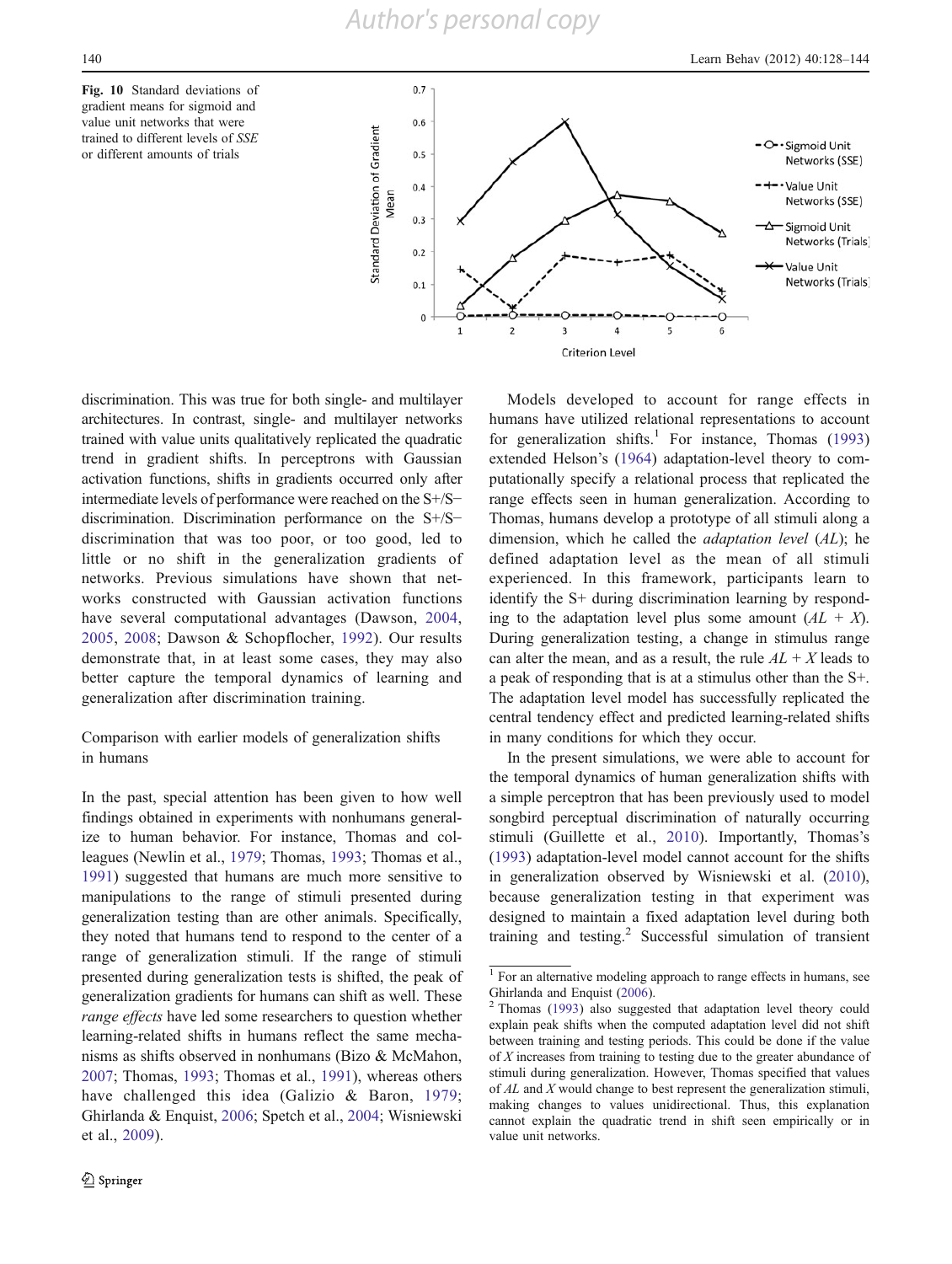peak shift effects with a perceptron shows that relational mechanisms are not necessary to explain human peak shift effects in cases where range effects are controlled for (Galizio & Baron, [1979;](#page-15-0) Spetch et al., [2004](#page-16-0); Wisniewski et al., [2009,](#page-16-0) [2010](#page-16-0)) and suggests that perceptrons can adequately model discrimination learning and generalization by both humans and nonhumans (Ghirlanda & Enquist, [2006](#page-15-0); Mercado, [2008](#page-15-0); Spetch et al., [2004](#page-16-0); Wisniewski et al., [2009](#page-16-0)).

# Impacts of stimulus encoding on generalization shifts

Value units may have been better for simulating the empirical results of Wisniewski et al. [\(2010\)](#page-16-0) for at least two reasons. First, the receptive fields of many neurons in the cortex that code for the features of sound selectively respond to specific features of an input, with response decreasing to properties that are dissimilar to those features (e.g., Elhilali et al., [2007](#page-15-0); Linden et al., [2003](#page-15-0)). Sigmoid activation functions cannot capture this type of receptive field. It could be that Gaussian activation functions simulate these types of receptive fields and that these receptive fields are important for discrimination training. Second, Wisniewski et al. ([2010](#page-16-0)), and many others studying generalization (Baron, [1973](#page-15-0); Bizo & McMahon, [2007](#page-15-0); Derenne, [2010;](#page-15-0) Lewis & Johnston, [1999](#page-15-0); Spetch et al., [2004;](#page-16-0) Thomas et al., [1991;](#page-16-0) Wisniewski et al., [2009\)](#page-16-0), used a task for which participants were told to make a response only to the trained stimulus and nothing else. Gaussian activation functions may be best for modeling tasks in which responses should be withheld in the presence of stimuli that are different from the trained stimulus in both directions along the relevant dimension (Dawson, [2004,](#page-15-0) [2005,](#page-15-0) [2008;](#page-15-0) Dawson & Schopflocher, [1992\)](#page-15-0). In contrast, sigmoid functions may be more appropriate for modeling tasks in which participants are instructed to generalize responses to novel stimuli (as in studies of the caricature effect; Tanaka & Simon, [1996](#page-16-0)).

The simulations also suggest that differences between stimuli in training and testing can impact the temporal dynamics of generalization shifts. When the representations of stimuli used to train networks were changed such that the representations were very wide and overlapping, or very narrow and far apart, a monotonic increase in shift with learning was seen. It was additionally found that the overlap of stimulus representations during discrimination learning impacted the strength and the time course of gradient shifts such that greater overlap led to larger shifts with a faster time course (i.e., shifts developed earlier in learning). Neural representations evoked by stimuli vary from individual to individual (Miglioretti & Boatman, [2003;](#page-15-0) Orduña et al., [2005\)](#page-16-0), and these representations can change over the course of learning (Elhilali et al., [2007](#page-15-0); Goldstone, [1998;](#page-15-0) Saksida, [1999\)](#page-16-0). It could be the case that transient shifts may not be seen for all participants and that the state of initial stimulus representations in an individual restricts how he or she can associate those representations to responses, as well as how they generalize (Gibson, [1969;](#page-15-0) Mercado, [2008\)](#page-15-0).

We also found that generalization was more variable when networks were trained to a criterion based on the number of training trials than to a criterion based on discrimination performance. This finding suggests that when investigating trajectories of changes in generalization, the method of training for a certain number of trials (Baron, [1973](#page-15-0); Bizo & McMahon, [2007](#page-15-0); Derenne, [2010;](#page-15-0) Galizio & Baron, [1979;](#page-15-0) Lewis & Johnston, [1999](#page-15-0); Newlin et al., [1979](#page-15-0); Thomas et al., [1991;](#page-16-0) Wisniewski et al., [2009,](#page-16-0) [2010](#page-16-0)) may be less effective than training to a performance criterion (Spetch et al., [2004;](#page-16-0) Wills & Mackintosh, [1998\)](#page-16-0). In addition, there are large individual differences in how participants generalize (Guttman & Kalish, [1956;](#page-15-0) Landau, [1968](#page-15-0); Nicholson & Gray, [1972;](#page-16-0) Orduña et al., [2005](#page-16-0)). Some of the previously reported differences in generalization may stem from participants' not reaching similar levels of performance.

The present simulations lead to several novel predictions about the temporal dynamics of generalization shifts: (1) Shifts in generalization over the course of learning should gradually increase and then reach a stable asymptotic state when individuals learn to discriminate stimuli along a dimension that is encoded by absolute neural firing rate but may be transient when the relevant dimension is encoded by selectively tuned neurons; (2) in the latter case, transient shifts will occur only when stimulus representations are moderately overlapping, but not when there is no overlap in encoding or when there is extensive overlap; (3) more similar stimuli should lead to quicker transitions in generalization shifts; (4) training individuals to a performance criterion should lead to less variable generalization than training for a fixed number of trials; and (5) individuals with different learning trajectories (e.g., different learning rates) should show different shifts in generalization with training. These predictions not only provide a way to assess the adequacy of current models of discrimination learning but also suggest that many of the previously reported differences in generalization between humans and other animals (and across different stimulus dimensions) may reflect differences in stimulus encoding, training regimens, and learning capacities, rather than differences in generalization mechanisms.

Acknowledgments This work was supported in part by NSF Grant SBE 0542013 to the Temporal Dynamics of Learning Center, an NSF Science of Learning Center. This research was also supported by a Natural Sciences and Engineering Research Council of Canada (NSERC) Discovery Grant and Discovery Accelerator Supplement, an Alberta Ingenuity Fund (AIF) New Faculty Grant, a CFI New Opportunities Grant, along with start-up funding and CFI partner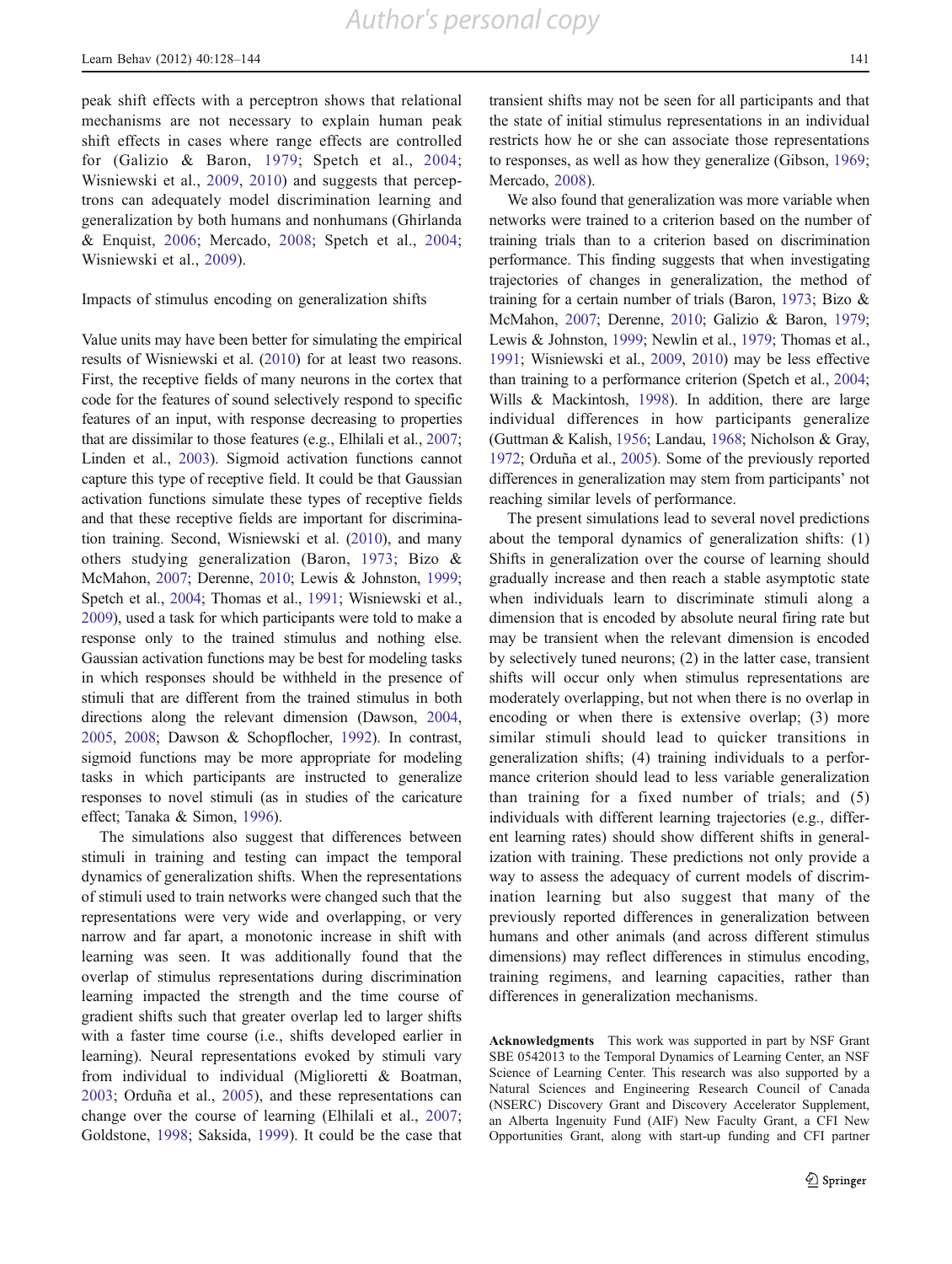funding from the University of Alberta, Edmonton, Alberta, Canada. L.M.G. is supported by an Izaak Walton Killam Memorial Scholarship at the University of Alberta. We thank Michael Dawson and Barbara A. Church for comments on the project, Alexander Dovgopoly for assistance with simulations, and Joseph Boomer for reading a previous version of the manuscript.

#### Appendix

#### Architectures

In all perceptrons, units had a net input value  $(ne, t)$  that reflected the sum of their input activations  $(\alpha_i)$  after being multiplied by their weighted connection  $(w_{ii})$  with the output unit. Equation [1](#page-14-0) shows this computation:

$$
net_j = \sum_{i=1}^{M} \alpha_i w_{ij} \tag{1}
$$

Thus, the output unit in the single-layer networks received a weighted sum of all input unit activations. This was also the case for the hidden units in the multilayer networks. However, the output unit of multilayer networks received a weighted sum of the hidden unit activations and did not have any direct connections to the input units.

Units transformed *net<sub>i</sub>* into a value that ranged between zero and one, using activation functions. The activation function for sigmoid unit networks is shown in Eq. [2](#page-14-0):

$$
\alpha_j = f\left(n e t_j\right) = \frac{1}{1 + e^{\left(-\left(n e t_j + \theta_j\right)\right)}}\tag{2}
$$

In this equation, low *net<sub>i</sub>* values are converted to low activations  $(\alpha_i)$  (near 0) and high *net<sub>i</sub>* values are converted to high activations (near 1).

For value unit networks the activation function was Gaussian (Eq. [3\)](#page-14-0):

$$
\alpha_j = G(net_j) = e^{-\pi \left(net_j - \mu_j\right)^2} \tag{3}
$$

 $\alpha_i$  represents the activation for a value unit<sub>i</sub>, net<sub>i</sub> is the net input for that unit, and  $\mu$  is the Gaussian mean. When *net<sub>i</sub>* equals  $\mu$ ,  $\alpha$ *i* is equal to 1. As *net<sub>i</sub>* becomes dissimilar to the mean in either direction,  $\alpha_i$  becomes closer to 0.

#### Learning algorithms

Sigmoid and value unit single-layer networks were trained using gradient descent learning algorithms. For sigmoid units, the change in a weighted connection between input unit  $i$  and output unit j after a sweep of training is defined in Eq. [4:](#page-14-0)

<span id="page-14-0"></span>
$$
\Delta w_{ij} = \eta \cdot \alpha_i \cdot \alpha_j \cdot (1 - \alpha_j)(t_j - \alpha_j)
$$
\n(4)

In this equation,  $\eta$  is the learning rate,  $\alpha_i$  is the activation of the input unit,  $\alpha_i$  is the activation of the output unit, and  $t_i$  is the desired activation of the output unit. It should also be noted that the term  $(1 - \alpha_i)$  is the first derivative of the sigmoid activation function. Thus, the change in the weight of the connection between an input and an output unit is a function of the learning rate parameter, the activation function, and the difference between the desired and actual outputs of the output unit. This algorithm was modified in the gradient descent rule defined by Dawson and Schopflocher ([1992](#page-15-0)) that was used to train value units with Gaussian activation functions. Part of their modification involved an elaborated error term that included two parameters for error. These can be seen in Eqs. [5](#page-14-0) and [6:](#page-14-0)

$$
\delta_{pj} = (t_{pj} - \alpha_{pj}) \cdot -2\pi \cdot (net_{pj}) \cdot e^{(-\pi (net_{pj} - \mu)^2)}
$$
(5)

$$
\varepsilon_{pj} = t_{pj} \cdot \left( net_{pj} - \mu_{pj} \right) \tag{6}
$$

Note that  $\delta_{pj}$  is the same as the error term used to adjust the weight of sigmoid units (Eq. [4](#page-14-0)), except that it uses the derivative of the Gaussian rather than of the sigmoid activation function. Namely, it is the difference between the output unit's intended activation  $(t_{pj})$  and the actual activation  $(\alpha_{pi})$  for a given input pattern (p) multiplied by the derivative of the Gaussian. The second error term,  $\varepsilon_{pi}$ , is a measure of error between the net input of an output unit and the mean of the Gaussian activation function multiplied by the desired activation of the unit. Dawson and Schopflocher ([1992](#page-15-0)) found that the elaborated error term was needed to reliably train perceptrons with Gaussian activation functions in order to avoid weights that approached negative or positive infinity. The equation with the additional error term that was used to adjust weights between units is shown in Eq. [7:](#page-14-0)

$$
\Delta w_{ij} = \eta \cdot (\delta_{pj} - \varepsilon_{pj}) \cdot \alpha_{pj} \tag{7}
$$

For training of multilayer networks, error backpropagation was used to adjust the weights between hidden layer units and input units. The standard generalized delta rule defined by Rumelhart et al. ([1986\)](#page-16-0) was used. For value unit networks, the only difference was that the error used in backpropagation was the elaborated error term defined by Dawson and Schopflocher ([1992\)](#page-15-0). More detailed descriptions of network architectures and learning algorithms can be found in Dawson ([2004](#page-15-0), [2005,](#page-15-0) [2008;](#page-15-0) Dawson & Schopflocher, [1992](#page-15-0)). All simulations in this paper were conducted using software provided by Dawson ([2004\)](#page-15-0) for which it was possible to use the learning algorithms and activation functions listed above.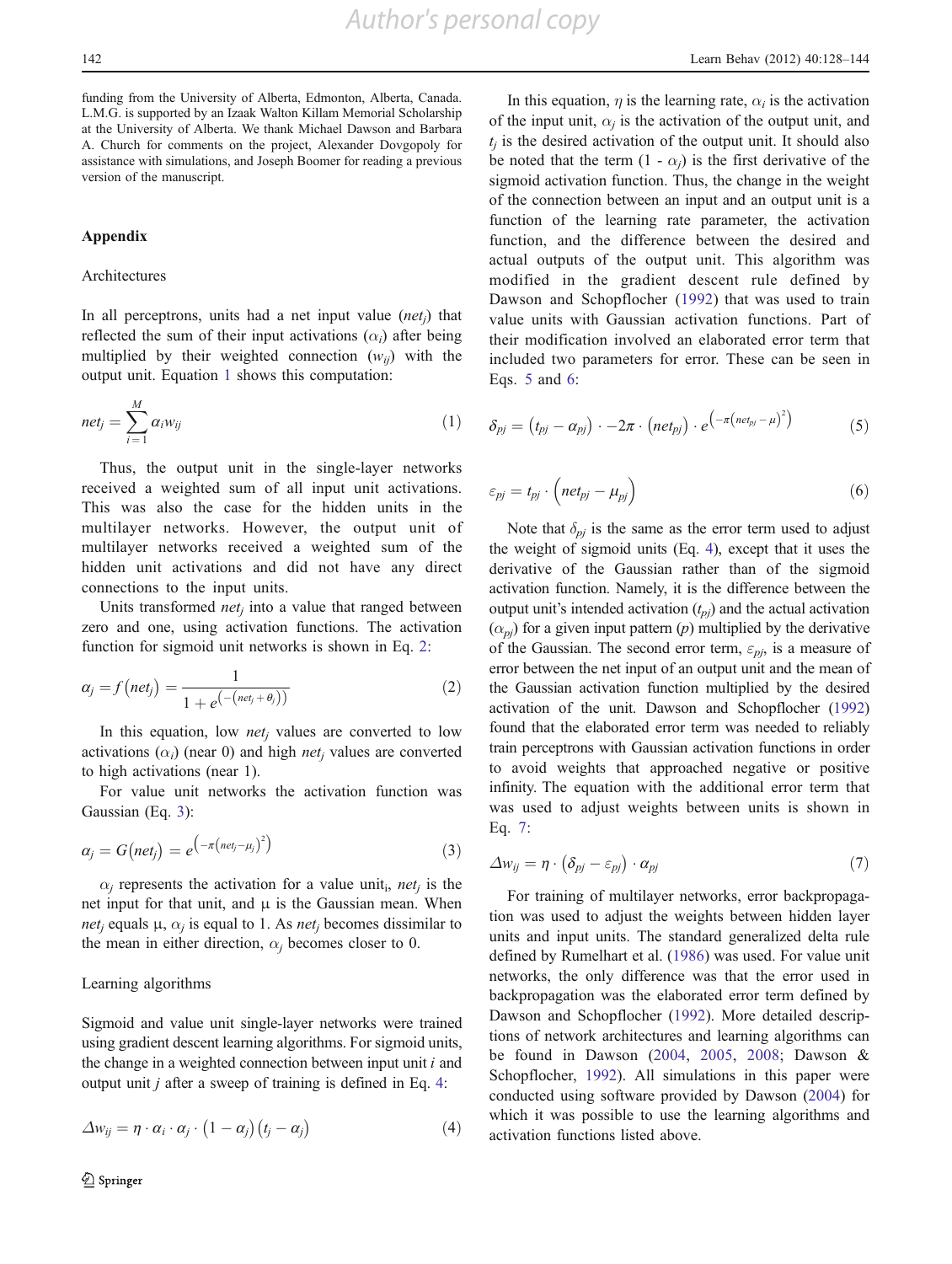#### Biological plausibility

It should be noted that perceptrons with different architectures vary in how biologically plausible they are. For instance, the activation functions used in processing units within networks can mimic the type of encoding that happens neurally (Dawson, 2004, 2005, 2008; Enquist & Ghirlanda, 2005). Gaussian activation functions mimic the receptive fields of neurons coding for rearrangement dimensions like frequency, whereas sigmoid activation functions mimic the receptive fields of neurons coding for intensity dimensions like the loudness of sound. Other activation functions, such as those proposed originally by Rosenblatt (1957), can mimic the all-or-none firing of a neuron. The learning algorithms used in perceptrons also vary in biological plausibility. For instance, there are unsupervised learning algorithms (e.g., Kohonen, 1990) that do not require feedback of what the desired response is. These algorithms may be more biologically plausible than supervised learning algorithms, because much learning occurs when there is not a supervisor indicating to the learner the intended response. There are also alternatives to standard backpropagation for training multilayer networks, such as recirculation methods that generate error terms based on internal network activation (e.g., O'Reilly, 1996).

#### References

- Baron, A. (1973). Postdiscrimination gradients of human subjects on a tone continuum. Journal of Experimental Psychology, 101, 337– 342.
- Bizo, L. A., & McMahon, C. V. (2007). Temporal generalization and peak shift in humans. Learning & Behavior, 35, 123–130.
- Blough, D. S. (1975). Steady state data and a quantitative model of operant generalization and discrimination. Journal of Experimental Psychology. Animal Behavior Processes, 1, 3–21.
- Cheng, K., Spetch, M. L., & Johnston, M. (1997). Spatial peak shift and generalization in pigeons. Journal of Experimental Psychology. Animal Behavior Processes, 23, 469–481.
- Dawson, M. R. W. (2004). Minds and machines: Connectionism and psychological modeling. Oxford: Blackwell.
- Dawson, M. R. W. (2005). Connectionism: A hands-on approach. Oxford: Blackwell.
- Dawson, M. R. W. (2008). Connectionism and classical conditioning. Comparative Cognition and Behavior Reviews, 3(Monograph),  $1 - 15$
- Dawson, M. R. W., & Schopflocher, D. P. (1992). Modifying the generalized delta rule to train networks of nonmonotonic processors for pattern classification. Connection Science, 4, 19– 31.
- Derenne, A. (2010). Shifts in postdiscrimination gradients within a stimulus dimension based on bilateral facial symmetry. Journal of Experimental Analysis of Behavior, 93, 485–494.
- <span id="page-15-0"></span>Elhilali, M., Fritz, J. B., Chi, T., & Shamma, S. A. (2007). Auditory cortical receptive fields: Stable entities with plastic abilities. Journal of Neuroscience, 27, 10372–10382.
- Enquist, S., & Ghirlanda, M. (2005). Neural networks and animal behavior. Princeton, NJ: Princeton University Press.
- Galizio, M., & Baron, A. (1979). Human postdiscrimination gradients: The effects of three-stimulus discrimination training. Animal Learning & Behavior, 7(1), 53–56.
- Ghirlanda, S. (2002). Intensity generalization: Physiology and modeling of a neglected topic. Journal of Theoretical Biology, 214, 389–404.
- Ghirlanda, S., & Enquist, M. (1998). Artificial neural networks as models of stimulus control. Animal Behaviour, 56, 1383– 1389.
- Ghirlanda, S., & Enquist, M. (2003). A century of generalization. Animal Behaviour, 66, 15–36.
- Ghirlanda, S., & Enquist, M. (2006). How training and testing histories affect generalization: A test of simple neural networks. Philosophical Transactions of the Royal Society B, B362, 449– 454.
- Gibson, E. J. (1969). Principles of perceptual learning and development. New York: Meredith.
- Gluck, M. A. (1991). Stimulus generalization and representation in adaptive network models of category learning. Psychological Science, 2, 50–55.
- Goldstone, R. L. (1998). Perceptual learning. Annual Review of Psychology, 49, 585–612.
- Guillette, L. M., Farrell, T. M., Hoeschele, M., Nickerson, C. M., Dawson, M. R. W., & Sturdy, C. B. (2010). Mechanisms of call note-type perception in black-capped chickadees (Poecile atricapillus): Peak shift in a note-type continuum. Journal of Comparative Psychology, 124, 109–115.
- Guttman, N., & Kalish, H. (1956). Discriminability and stimulus generalization. Journal of Experimental Psychology, 51, 79–88.
- Hanson, H. M. (1959). Effects of discrimination training on stimulus generalization. Journal of Experimental Psychology, 58, 321– 334.

Helson, H. (1964). Adaptation level theory. New York: Harper & Row.

Kohonen, T. (1990). The self-organizing map. Proceedings of the IEEE, 78, 1464–1480.

- Landau, J. S. (1968). Postdiscrimination generalization in human subjects of two different ages. Journal of Experimental Psychology, 76, 656–663.
- Lewis, M. B., & Johnston, R. A. (1999). Are caricatures special? Evidence of peak shift in face recognition. European Journal of Cognitive Psychology, 11, 105–117.
- Linden, J. F., Liu, R. C., Sahani, M., Schreiner, C. E., & Merzenich, M. M. (2003). Spectrotemporal structure of receptive fields in areas A1 and AAF of mouse auditory cortex. Journal of Neurophysiology, 90, 2660–2675.
- Livesey, E. J., Pearson, L. S., & McLaren, I. P. L. (2005). Spatial variability and peak shift: A challenge for elemental associative learning? In Proceedings of the XXVIIth Annual Convention of the Cognitive Science Society (pp. 1302–1307). Hillsdale, NJ: Erlbaum.
- McLaren, I. P. L., & Mackintosh, N. J. (2002). Associative learning and elemental representation: II. Generalization and discrimination. Animal Learning & Behavior, 30, 177–200.
- Mercado, E., III. (2008). Neural and cognitive plasticity: From maps to minds. Psychological Bulletin, 134, 109–137.
- Miglioretti, D. L., & Boatman, D. (2003). Modeling variability in cortical representations of human complex sound perception. Experimental Brain Research, 153, 382–387.
- Moye, T. B., & Thomas, D. R. (1982). Effects of memory reactivation treatments on postdiscrimination generalization performance in pigeons. Animal Learning & Behavior, 10, 159–166.
- Newlin, R. J., Rodgers, J. P., & Thomas, D. R. (1979). Two determinants of the peak shift in human voluntary stimulus generalization. Perception & Psychophysics, 25, 478–486.